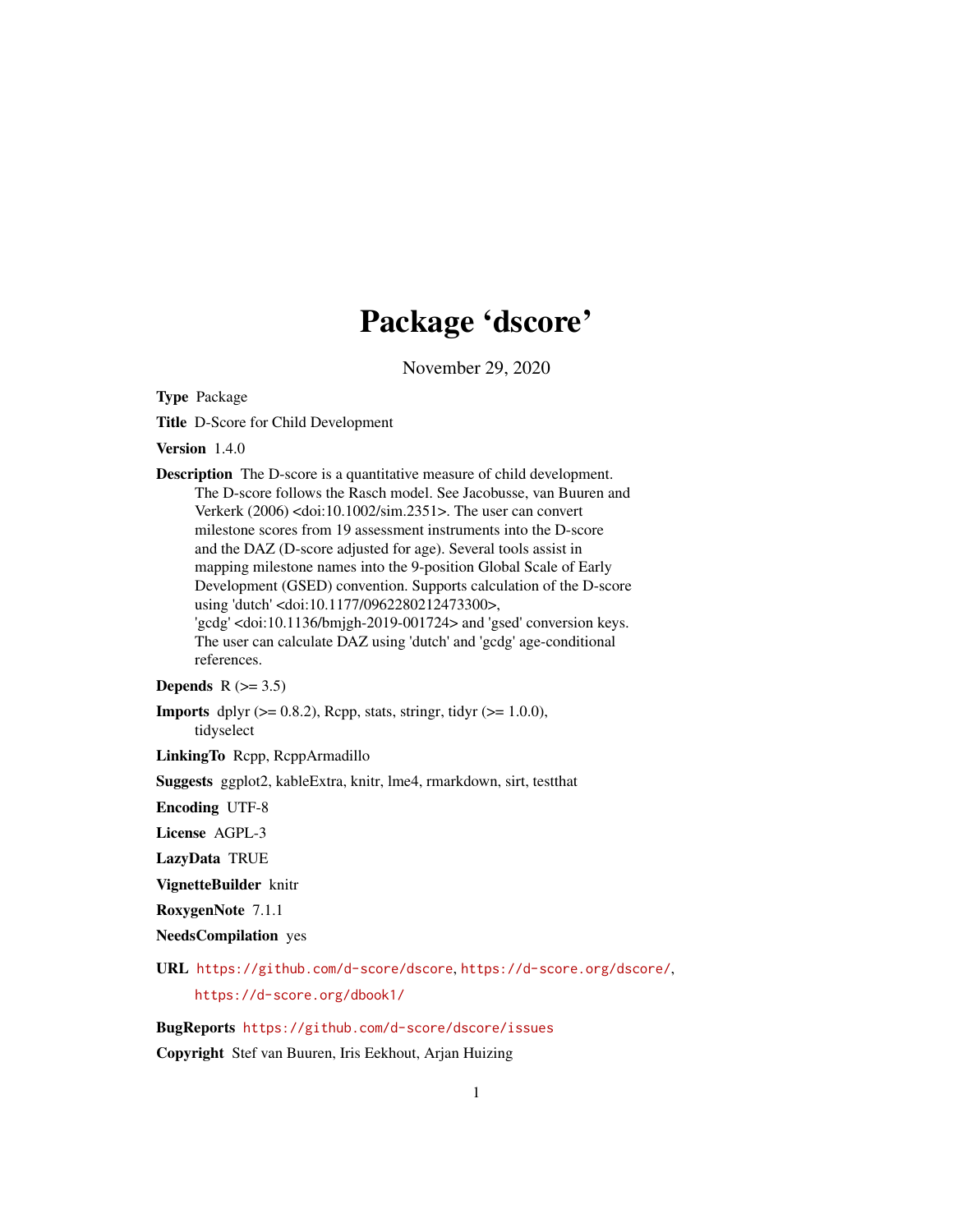<span id="page-1-0"></span>Author Stef van Buuren [cre, aut], Iris Eekhout [aut], Arjan Huizing [aut]

Maintainer Stef van Buuren <stef.vanbuuren@tno.nl>

Repository CRAN

Date/Publication 2020-11-29 01:00:02 UTC

# R topics documented:

|       | $\overline{2}$  |
|-------|-----------------|
|       | $\overline{4}$  |
|       | 5               |
|       | 5               |
|       | $\tau$          |
|       | -8              |
|       | 8               |
|       | -9              |
|       |                 |
|       | $\overline{11}$ |
|       | 15              |
|       |                 |
|       |                 |
|       |                 |
|       |                 |
|       |                 |
|       |                 |
|       | 21              |
|       |                 |
|       |                 |
|       | 24              |
| Index | 26              |

dscore-package *dscore: D-score for Child Development*

# Description

The dscore package implements several tools needed to calculate the D-score, a numerical score that measures generic development in children.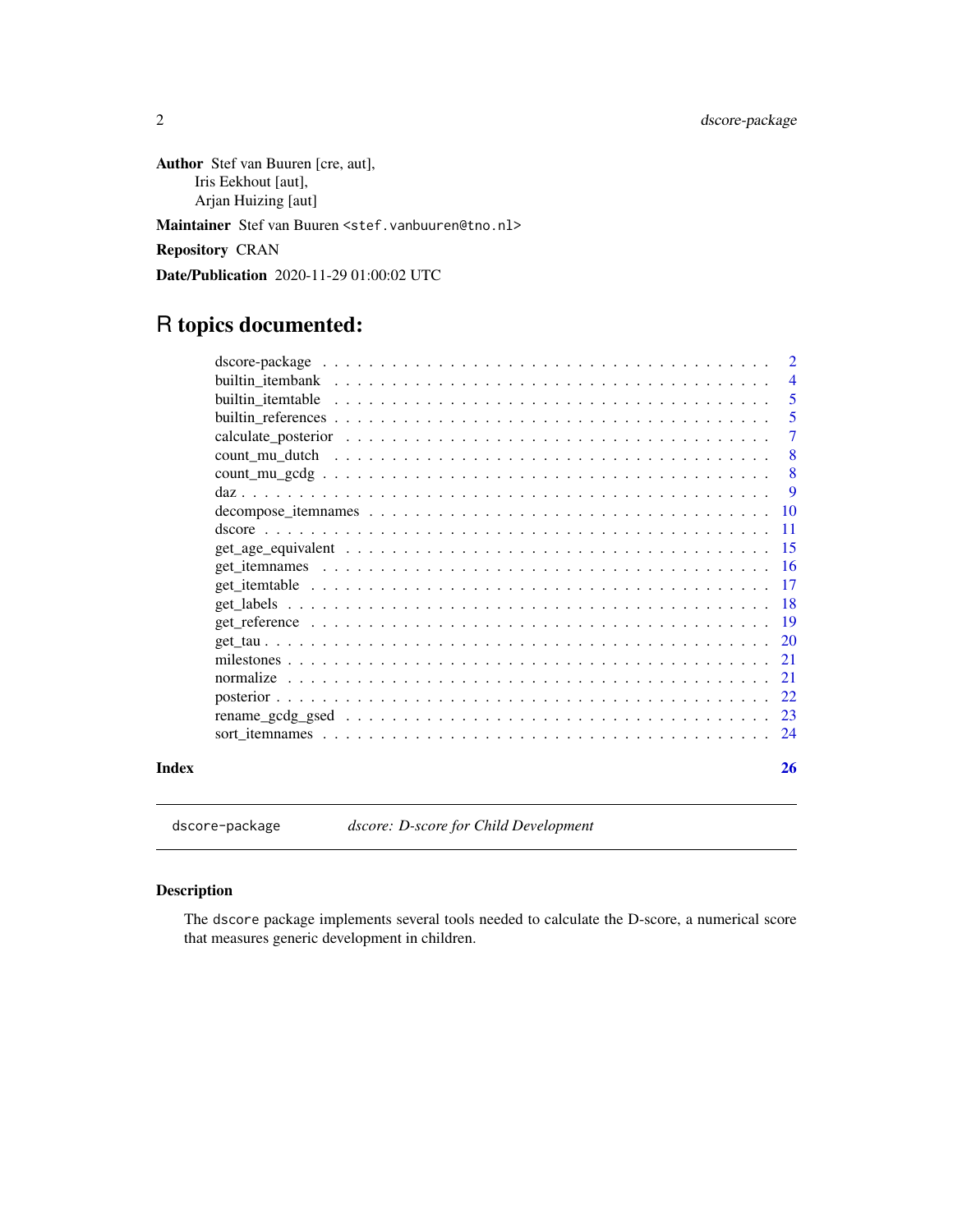# <span id="page-2-0"></span>dscore-package 3

#### User functions

The available functions are:

| <b>Function</b>       | Description                                    |
|-----------------------|------------------------------------------------|
| get_itemnames()       | Extract item names from an itemtable           |
| order_itemnames()     | Order item names                               |
| $sort_itemnames()$    | Sort item names                                |
| decompose_itemnames() | Get four components from itemname.             |
| get_itemtable()       | Get a subset from the itemtable                |
| get_labels()          | Get labels for items                           |
| rename_gcdg_gsed()    | Rename godg into gsed lexicon                  |
| dscore()              | Estimate D-score and DAZ                       |
| dscore_posterior()    | Calculate full posterior of D-score            |
| $get\_tau()$          | Get difficulty parameters from item bank       |
| daz()                 | Transform to age-adjusted standardized D-score |
| zad()                 | Inverse of $\text{daz}()$                      |
| get_reference()       | Get D-score age-reference                      |
| get_age_equivalent()  | Translate difficulty to age                    |
|                       |                                                |

#### Built-in data

The package contains the following built-in data:

```
Data Description
builtin_itembank() A data.frame containing the difficulty estimates of items according to final Rasch models.
builtin_itemtable() A data.frame containing names and descriptions of items from 22 instruments.
builtin_references() A data.frame with LMS reference values used to transform from D-score to DAZ, DAZ to D-scc
milestones() A small demo dataset with PASS/FAIL responses from 27 preterms, measured at various ages between
and 2.5 years.
```
# Note

This study was supported by the Bill  $\&$  Melinda Gates Foundation. The contents are the sole responsibility of the authors and may not necessarily represent the official views of the Bill & Melinda Gates Foundation or other agencies that may have supported the primary data studies used in the present study.

The authors wish to recognize the principal investigators and their study team members for their generous contribution of the data that made this tool possible and the members of the Ki team who directly or indirectly contributed to the study: Amina Abubakar, Claudia R. Lindgren Alves, Orazio Attanasio, Maureen M. Black, Maria Caridad Araujo, Susan M. Chang-Lopez, Gary L. Darmstadt, Bernice M. Doove, Wafaie Fawzi, Lia C.H. Fernald, Günther Fink, Emanuela Galasso, Melissa Gladstone, Sally M. Grantham-McGregor, Cristina Gutierrez de Pineres, Pamela Jervis, Jena Derakhshani Hamadani, Charlotte Hanlon, Simone M. Karam, Gillian Lancaster, Betzy Lo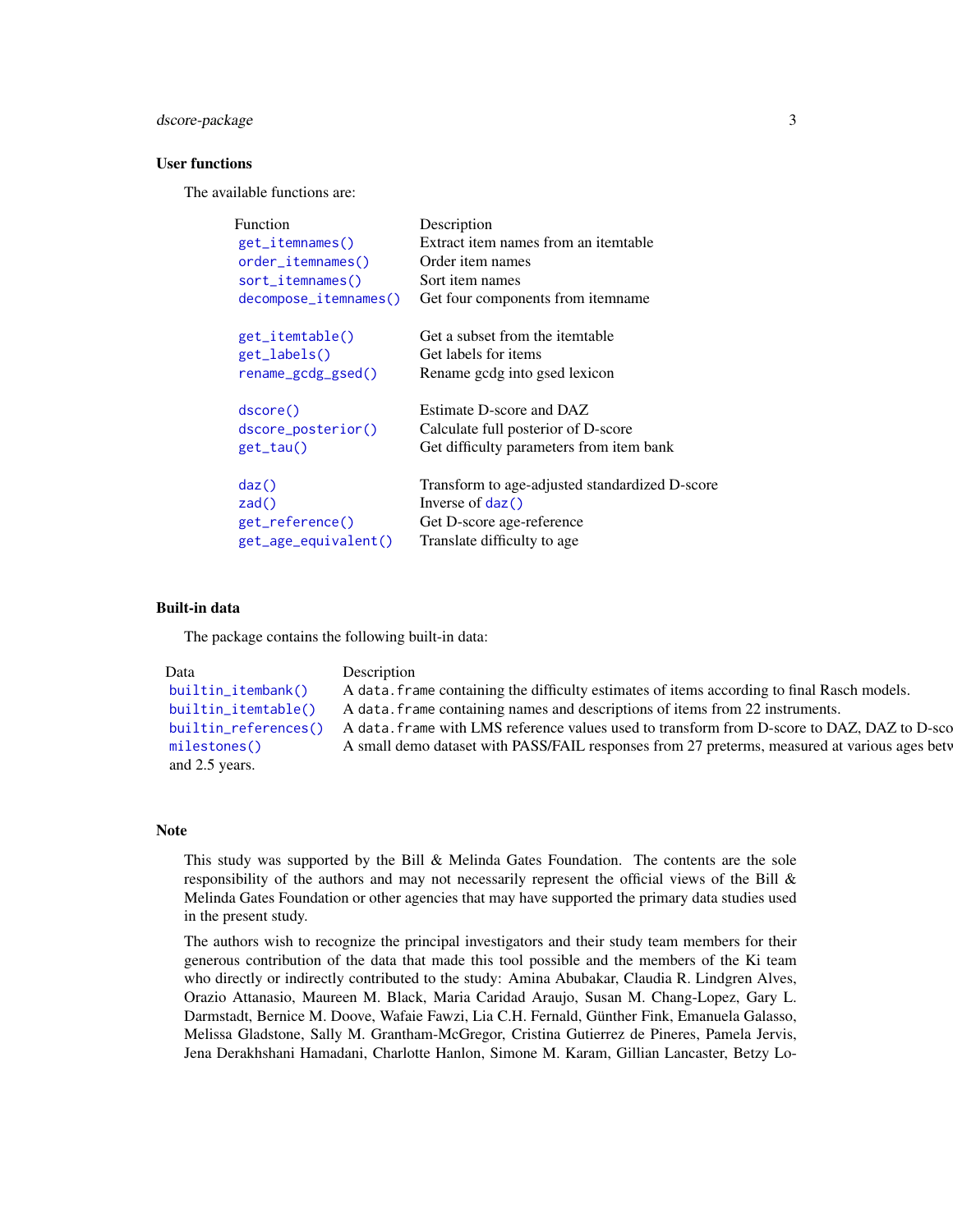<span id="page-3-0"></span>zoff, Gareth McCray, Jeffrey R Measelle, Girmay Medhin, Ana M. B. Menezes, Lauren Pisani, Helen Pitchik, Muneera Rasheed, Lisy Ratsifandrihamanana, Sarah Reynolds, Linda Richter, Marta Rubio-Codina, Norbert Schady, Limbika Sengani, Chris Sudfeld, Marcus Waldman, Susan P. Walker, Ann M. Weber and Aisha K. Yousafzai.

# References

Jacobusse, G., S. van Buuren, and P.H. Verkerk. 2006. "An Interval Scale for Development of Children Aged 0-2 Years." *Statistics in Medicine* 25 (13): 2272–83. [pdf](https://stefvanbuuren.name/publications/Interval%20scale%20-%20Stat%20Med%202006.pdf)

Van Buuren S (2014). Growth charts of human development. Stat Methods Med Res, 23(4), 346- 368. [pdf](https://stefvanbuuren.name/publications/2014%20Growth%20charts%20for%20development%20-%20SMMR.pdf)

Weber AM, Rubio-Codina M, Walker SP, van Buuren S, Eekhout I, Grantham-McGregor S, Caridad Araujo M, Chang SM, Fernald LCH, Hamadani JD, Hanlon A, Karam SM, Lozoff B, Ratsifandrihamanana L, Richter L, Black MM (2019). The D-score: a metric for interpreting the early development of infants and toddlers across global settings. BMJ Global Health, BMJ Global Health 4: e001724. [pdf.](https://gh.bmj.com/content/bmjgh/4/6/e001724.full.pdf)

GSED team (Maureen Black, Kieran Bromley, Vanessa Cavallera (lead author), Jorge Cuartas, Tarun Dua (corresponding author), Iris Eekhout, Gunther Fink, Melissa Gladstone, Katelyn Hepworth, Magdalena Janus, Patricia Kariger, Gillian Lancaster, Dana McCoy, Gareth McCray, Abbie Raikes, Marta Rubio-Codina, Stef van Buuren, Marcus Waldman, Susan Walker and Ann Weber). 2019. "The Global Scale for Early Development (GSED)." *Early Childhood Matters*. [link](https://earlychildhoodmatters.online/2019/the-global-scale-for-early-development-gsed/)

<span id="page-3-1"></span>builtin\_itembank *Built-in itembank*

#### **Description**

A data frame with administrative information per item. Includes only items that are part of a Rasch model. See [builtin\\_itemtable](#page-4-1) for an overview of all currently defined items.

#### Usage

builtin\_itembank

#### Format

A data.frame with variables:

| Name       | Label                                                                      |
|------------|----------------------------------------------------------------------------|
| key        | String indicating a specific Rasch model, either "gsed", "gcdg" or "dutch" |
| item       | Item name, gsed lexicon                                                    |
| tau        | Difficulty estimate                                                        |
| label      | Label (English)                                                            |
| instrument | Instrument code                                                            |
| domain     | Domain code                                                                |
| mode       | Administration mode                                                        |
| number     | Item number                                                                |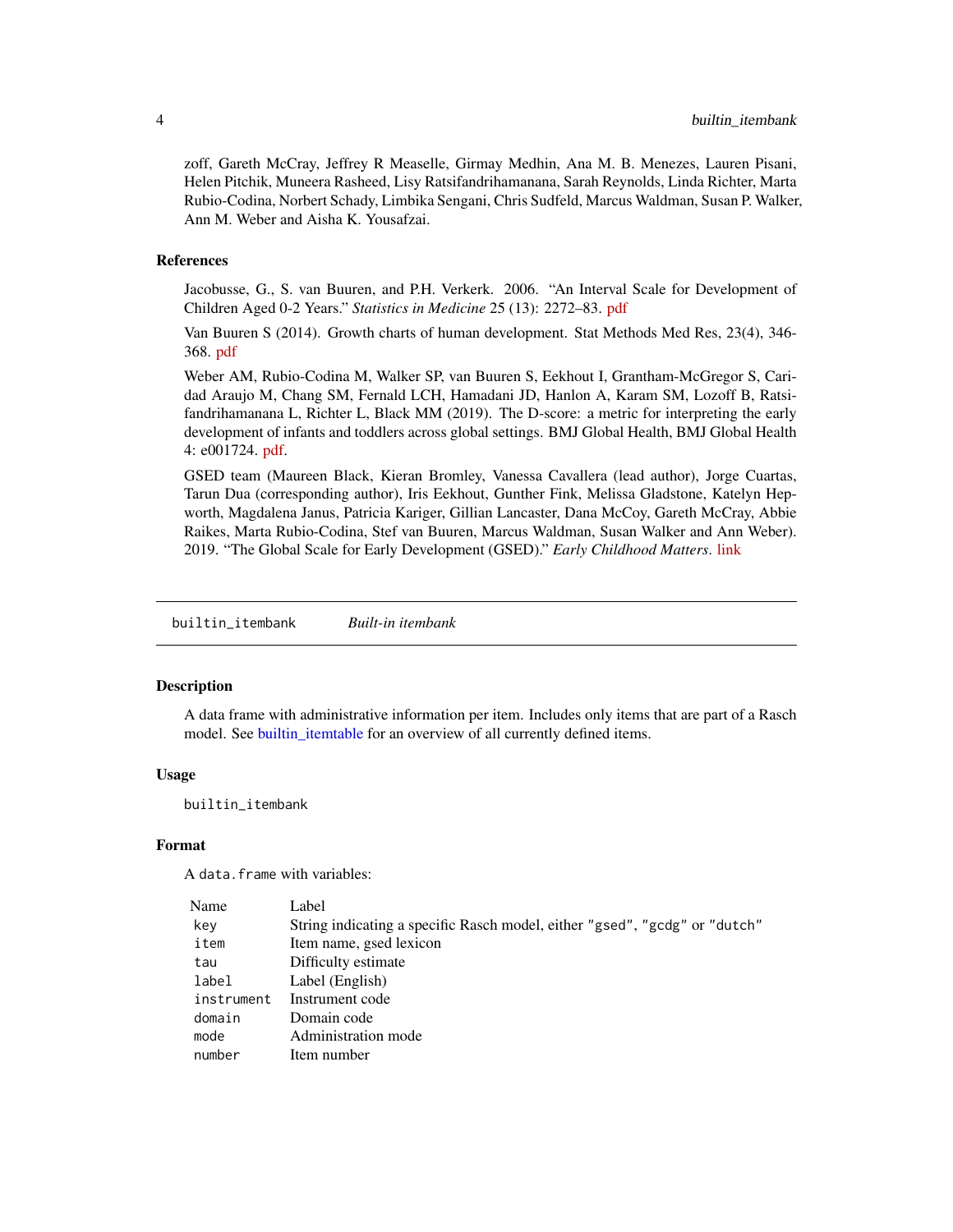# <span id="page-4-0"></span>builtin\_references 5

# See Also

[dscore\(\)](#page-10-1), [get\\_tau\(\)](#page-19-1), [builtin\\_itemtable\(\)](#page-4-1)

#### Examples

head(builtin\_itembank)

<span id="page-4-1"></span>builtin\_itemtable *Global Scale for Early Development - itemtable*

# Description

The built-in variable named builtin\_itemtable contains descriptions of all items found in the gsed data.

# Usage

builtin\_itemtable

# Format

A data.frame with variables:

| Name   | Label                   |
|--------|-------------------------|
| item   | Item name, gsed lexicon |
| equate | Equate group            |
| label  | Label (English)         |

# Details

Data are collected by the members of the Global Scale for Early Development (GSED) group. The itemtable is created by \\data-raw\\R\\save\_builtin\_itemtable.R.

Last update: April 24, 2020

# Author(s)

Compiled by Stef van Buuren

<span id="page-4-2"></span>builtin\_references *Age-conditional reference distribution of D-score*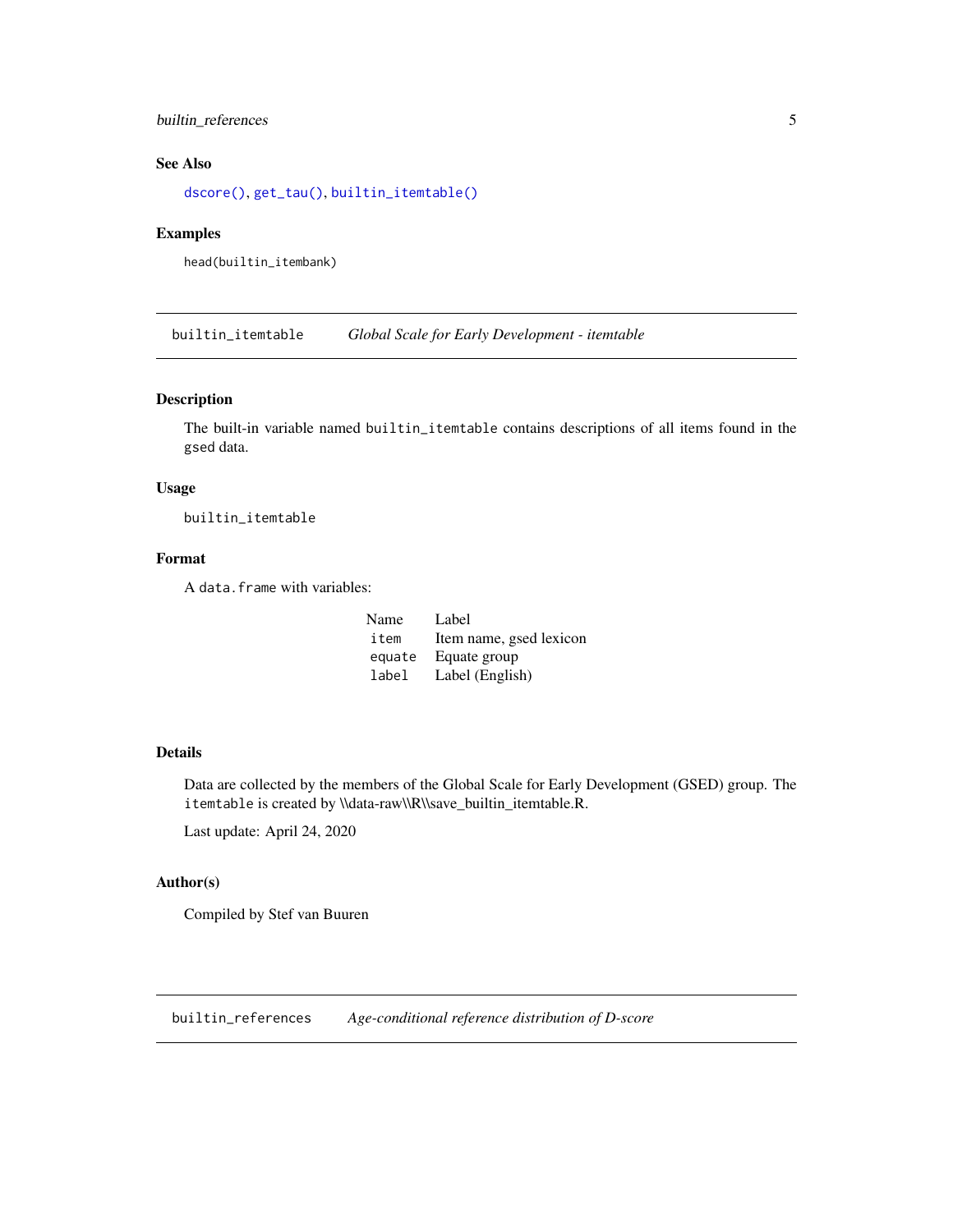#### Description

A data frame containing the age-dependent distribution of the D-score for children aged 0-5 years. The distribution is modelled after the LMS distribution (Cole & Green, 1992), and is equal for both boys and girls. The LMS values can be used to graph reference charts and to calculate ageconditonal Z-scores, also known as DAZ.

#### Usage

builtin\_references

# Format

A data.frame with 265 rows and 17 variables:

| Name             | Label                                                         |
|------------------|---------------------------------------------------------------|
| pop              | Population, either "dutch" or "gcdg"                          |
| age              | Decimal age in years                                          |
| mu               | M-curve, median D-score, P50                                  |
| sigma            | S-curve, spread expressed as coefficient of variation         |
| nu               | L-curve, the lambda coefficient of the LMS model for skewness |
| P3               | P <sub>3</sub> percentile                                     |
| P10              | P <sub>10</sub> percentile                                    |
| P <sub>25</sub>  | P25 percentile                                                |
| P50              | P50 percentile                                                |
| P75              | P75 percentile                                                |
| P90              | P90 percentile                                                |
| P97              | P97 percentile                                                |
| SDM <sub>2</sub> | -2SD centile                                                  |
| SDM1             | -1SD centile                                                  |
| SD0              | 0SD centile, median                                           |
| SDP <sub>1</sub> | $+1SD$ centile                                                |
| SDP <sub>2</sub> | $+2SD$ centile                                                |
|                  |                                                               |

#### Details

The "dutch" references were calculated from the SMOCC data, and cover age range 0-2.5 years (van Buuren, 2014). The "gcdg" references were calculated from the 15 cohorts of the GCDGstudy, and cover age range 0-5 years (Weber, 2019).

#### References

Cole TJ, Green PJ (1992). Smoothing reference centile curves: The LMS method and penalized likelihood. Statistics in Medicine, 11(10), 1305-1319.

Van Buuren S (2014). Growth charts of human development. Stat Methods Med Res, 23(4), 346- 368. [pdf](https://stefvanbuuren.name/publications/2014%20Growth%20charts%20for%20development%20-%20SMMR.pdf)

Weber AM, Rubio-Codina M, Walker SP, van Buuren S, Eekhout I, Grantham-McGregor S, Caridad Araujo M, Chang SM, Fernald LCH, Hamadani JD, Hanlon A, Karam SM, Lozoff B, Ratsifandrihamanana L, Richter L, Black MM (2019). The D-score: a metric for interpreting the early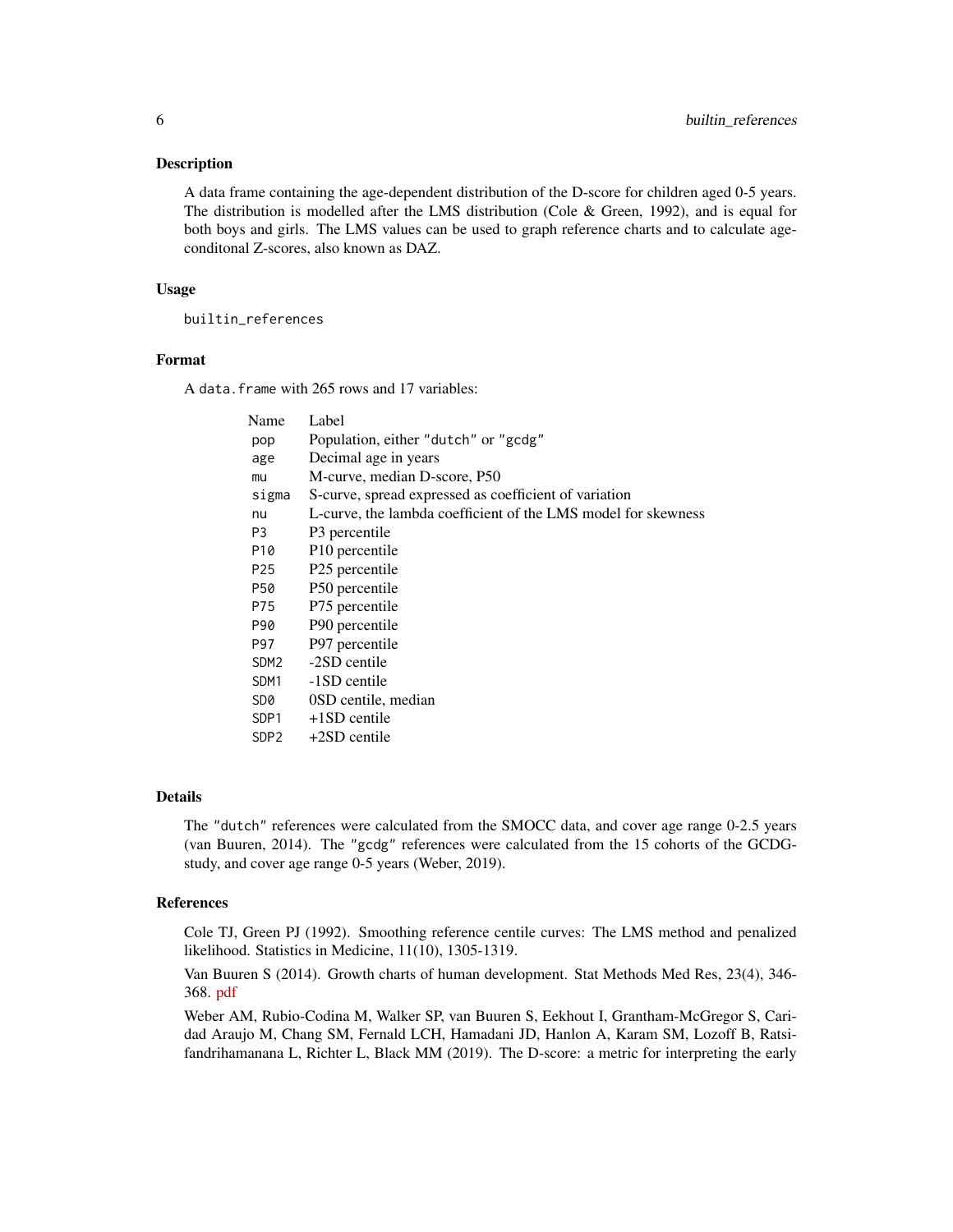# <span id="page-6-0"></span>calculate\_posterior 7

development of infants and toddlers across global settings. BMJ Global Health, BMJ Global Health 4: e001724. [pdf.](https://gh.bmj.com/content/bmjgh/4/6/e001724.full.pdf)

# See Also

[dscore\(\)](#page-10-1)

# Examples

head(builtin\_references)

calculate\_posterior *Calculate posterior of ability*

# Description

Calculate posterior of ability

# Usage

calculate\_posterior(scores, tau, qp, mu, sd)

# Arguments

| scores | A vector with PASS/FAIL observations. Scores are coded numerically as pass<br>$= 1$ and fail $= 0$ .                                     |
|--------|------------------------------------------------------------------------------------------------------------------------------------------|
| tau    | A vector containing the item difficulties for the item scores in scores estimated<br>from the Rasch model in the preferred metric/scale. |
| qp     | Numeric vector of equally spaced quadrature points.                                                                                      |
| mu     | Numeric scalar. The mean of the prior.                                                                                                   |
| sd     | Numeric scalar. Standard deviation of the prior.                                                                                         |

# Value

A list with three elements:

| Name      | Label                               |
|-----------|-------------------------------------|
| eap       | Mean of the posterior               |
| gp        | Vector of quadrature points         |
| posterior | Vector with posterior distribution. |

Since dscore V40.1 the function does not return the "start" element.

# Author(s)

Stef van Buuren, Arjan Huizing, 2020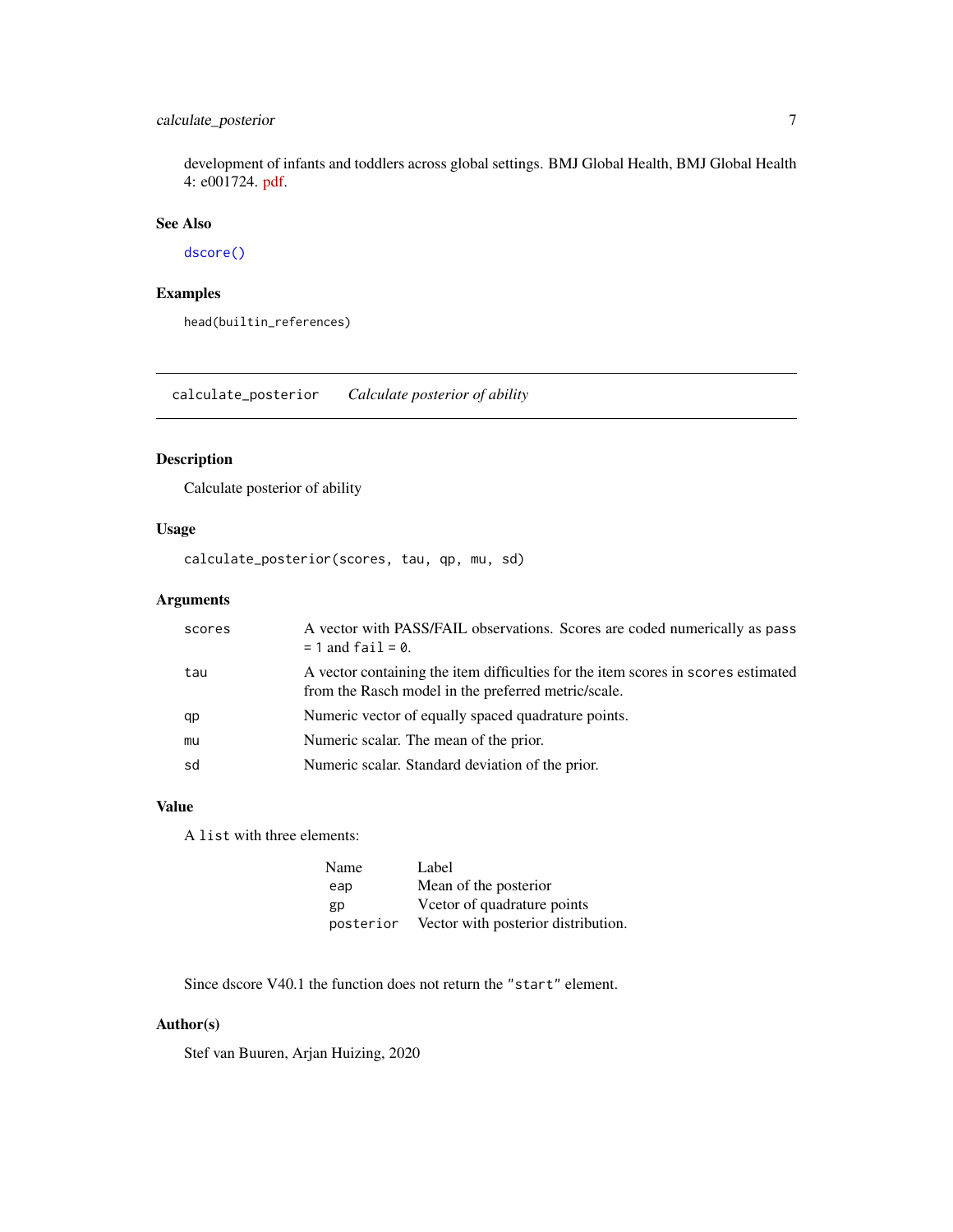<span id="page-7-0"></span>

#### Description

Returns the age-interpolated median of the Dutch references (van Buuren 2014). The working range is 0-3 years. This function should be called when the key = "dutch".

#### Usage

count\_mu\_dutch(t)

#### Arguments

t Decimal age, numeric vector

# Value

A vector of length length(t) with the median of the Dutch references.

# Note

Internal function. Called by dscore()

#### Examples

dscore:::count\_mu\_dutch(0:2)

count\_mu\_gcdg *Median of GCDG references*

# Description

Returns the age-interpolated median of the GCDG references (Weber et al, 2019). The working range is 0-4 years. This function should be called when the key = "gsed" or key = "gcdg".

#### Usage

count\_mu\_gcdg(t)

#### Arguments

t Decimal age, numeric vector

# Value

A vector of length length(t) with the median of the GCDG references.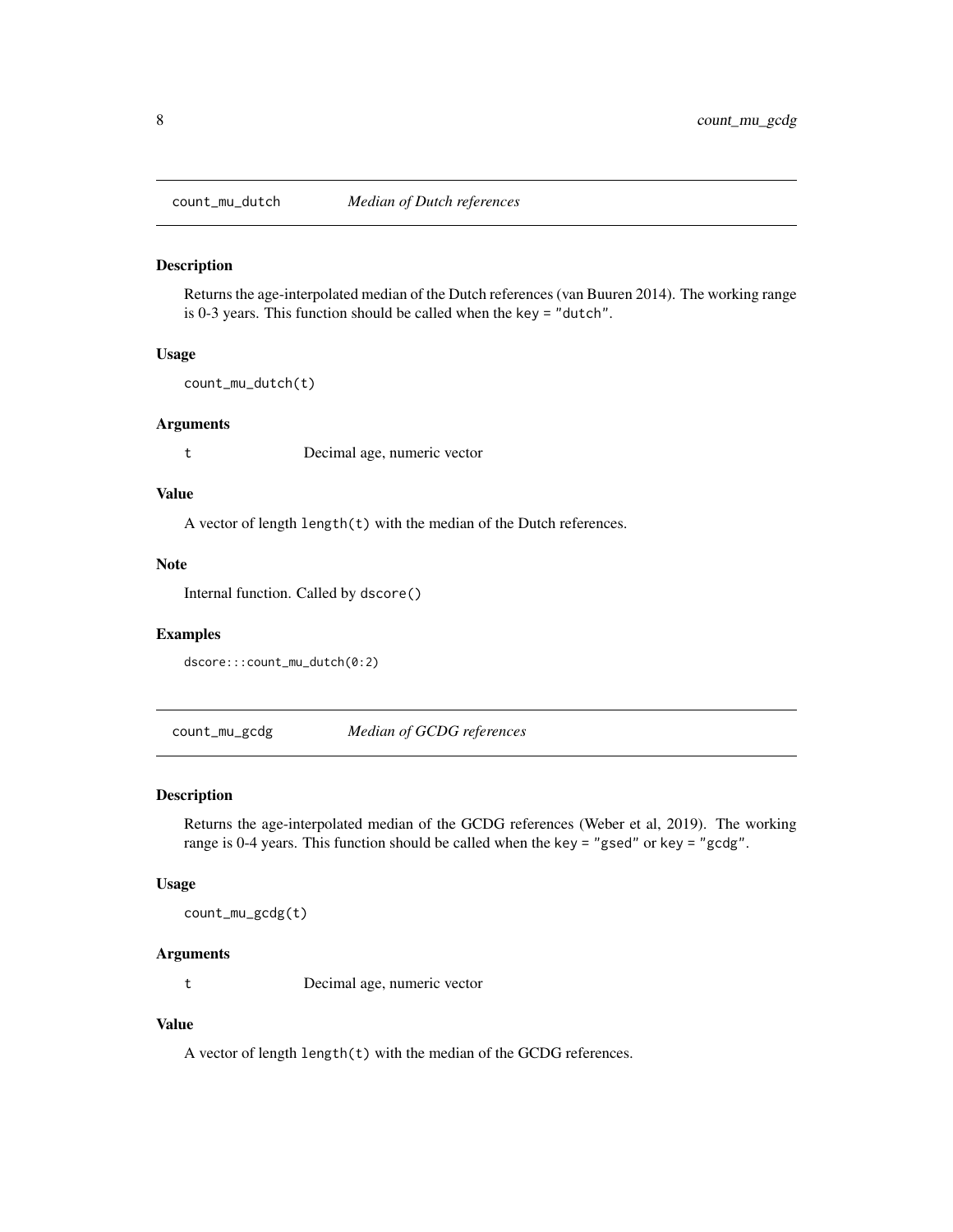#### <span id="page-8-0"></span>daz da *daz* elemento de la contrada da contrada da contrada da contrada da contrada da contrada da contrada da contrada da contrada da contrada da contrada da contrada da contrada da contrada da contrada da contrada da co

# Note

Internal function. Called by dscore()

#### Examples

```
dscore:::count_mu_gcdg(0:2)
```
<span id="page-8-1"></span>daz *D-score standard deviation score: DAZ*

#### <span id="page-8-2"></span>Description

The daz() function calculated the "Development for Age Z-score". The DAZ represents a child's D-score after adjusting for age by an external age-conditional reference. The zad() is the inverse of daz(): Given age and the Z-score, it finds the raw D-score.

# Usage

 $daz(d, x = as.numeric(name(d)),$  reference = get\_reference(),  $dec = 3)$ 

 $zad(z, x = as.numeric(names(z)),$  reference = get\_reference(), dec = 2)

# Arguments

| d            | Vector of D-scores                                                                                                                                                                          |
|--------------|---------------------------------------------------------------------------------------------------------------------------------------------------------------------------------------------|
| $\mathsf{x}$ | Vector of ages (decimal age)                                                                                                                                                                |
| reference    | A data. frame with the LMS reference values. The default uses the get_reference()<br>function. This selects a subset of rows from the builtin_references using its<br>default pop argument. |
| dec          | The number of decimals (default dec $= 3$ ).                                                                                                                                                |
| z            | Vector of standard deviation scores (DAZ)                                                                                                                                                   |

# Value

The daz() function return a named vector with Z-scores with length(d) elements The zad() function returns a vector with D-scores with length(z) elements.

# Author(s)

Stef van Buuren 2020

#### References

Cole TJ, Green PJ (1992). Smoothing reference centile curves: The LMS method and penalized likelihood. Statistics in Medicine, 11(10), 1305-1319.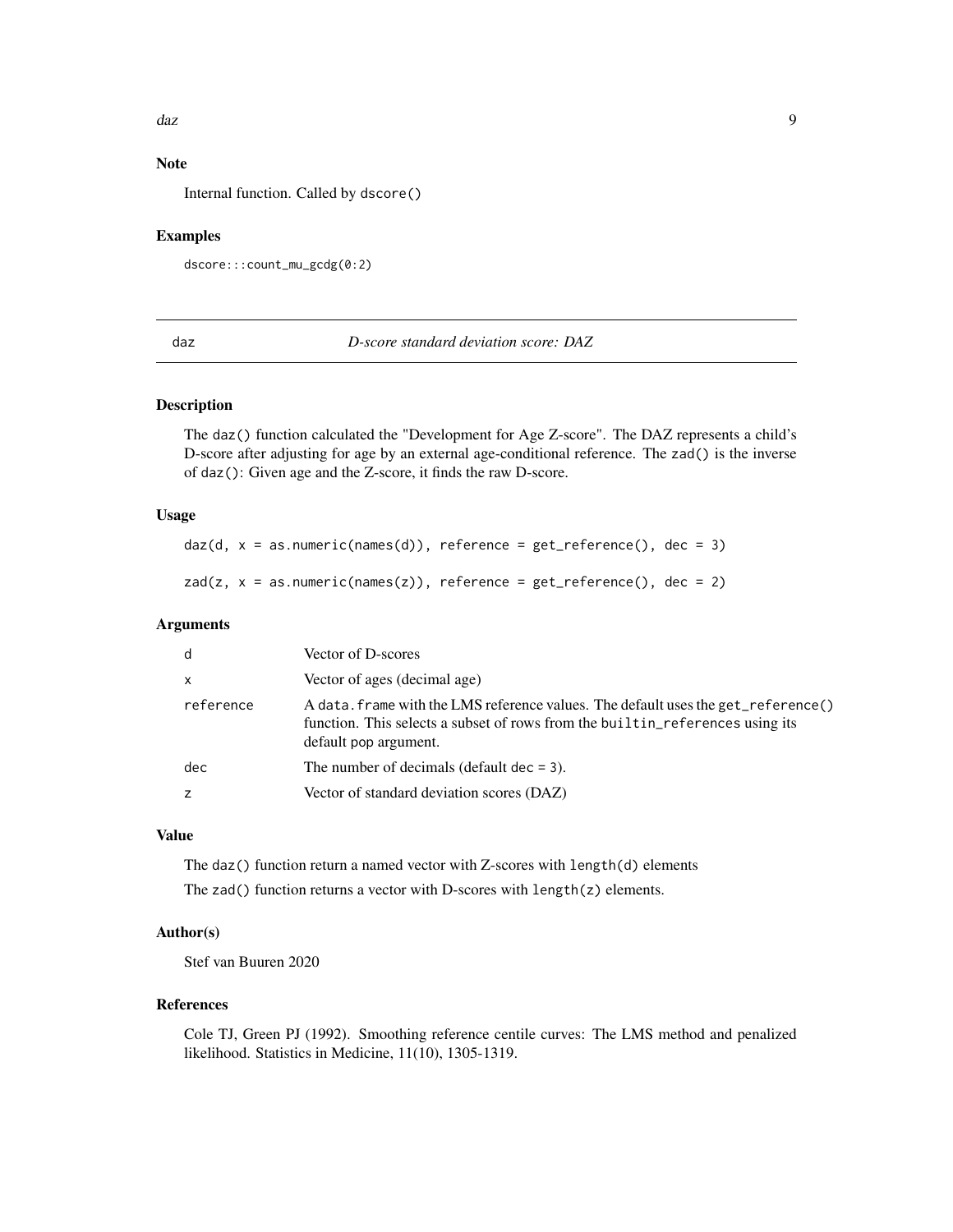#### See Also

[dscore\(\)](#page-10-1)

#### Examples

```
# using gcdg-reference
daz(d = c(35, 50), x = c(0.5, 1.0))
# using Dutch reference
daz(d = c(35, 50), x = c(0.5, 1.0), reference = get_reference("dutch"))
# population median at ages 0.5, 1 and 2 years, gcdg reference
zad(z = rep(0, 3), x = c(0.5, 1, 2))# population median at ages 0.5, 1 and 2 years, dutch reference
zad(z = rep(0, 3), x = c(0.5, 1, 2), reference = get_reference("dutch"))# percentiles of D-score reference
g \leq - \exp(\arctan(2\pi) - \arctan(2\pi) - \arctan(2\pi) - \arctan(2\pi) - \arctan(2\pi) - \arctan(2\pi) - \arctan(2\pi) - \arctan(2\pi) - \arctan(2\pi) - \arctan(2\pi) - \arctan(2\pi) - \arctan(2\pi) - \arctan(2\pi) - \arctan(2\pi) - \arctan(2\pi) - \arctan(2\pi) - \arctan(2\pi) - \arctan(2\pi) - \arctan(2\pi) - \arctan(2\pi) - \arctan(2\pi) - \arctd \le -zad(z = qnorm(g\ p), x = g\age)
matplot(
  x = matrix(g\{age, ncol = 3), y = matrix(d, ncol = 3), type = "l",
  lty = 1, col = "blue", xlab = "Age (years)", ylab = "D-score"
)
```
<span id="page-9-1"></span>decompose\_itemnames *Decomposes item names into their four components*

#### **Description**

This utility function decomposes item names into components: instrument, domain, mode and number

#### Usage

decompose\_itemnames(x)

#### Arguments

x A character vector containing item names (gcdg lexicon)

# Details

The gsed-naming convention is as follows. Position 1-3 codes the instrument, position 4-5 codes the domain, position 6 codes direct/caregiver/message, positions 7-9 is a item sequence number.

#### Value

A data.frame with length(x) rows and four columns, named: instrument, domain, mode, and number.

<span id="page-9-0"></span>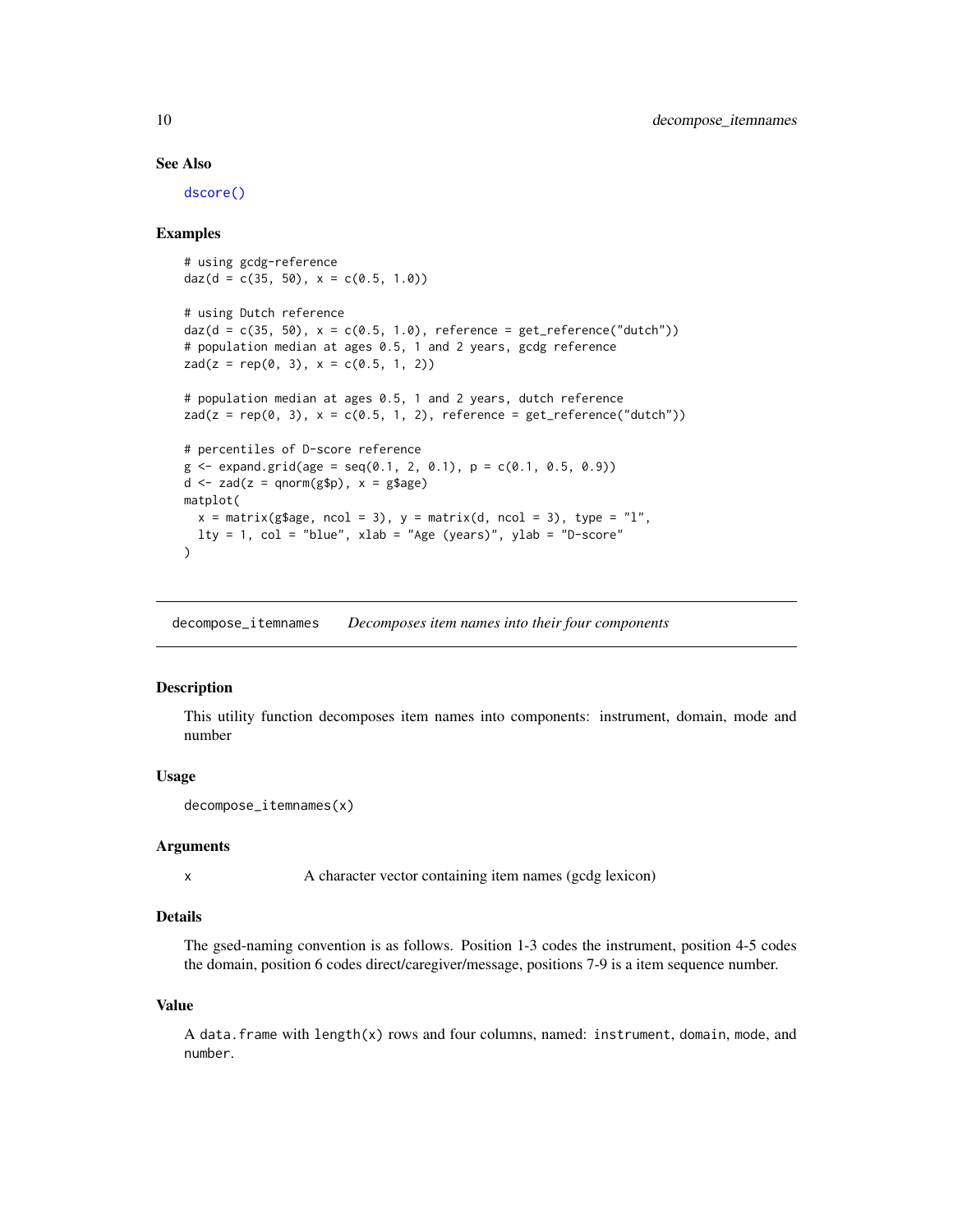#### <span id="page-10-0"></span>dscore the contract of the contract of the contract of the contract of the contract of the contract of the contract of the contract of the contract of the contract of the contract of the contract of the contract of the con

#### Author(s)

Stef van Buuren

# References

[https://docs.google.com/spreadsheets/d/1zLsSW9CzqshL8ubb7K5R9987jF4YGDVAW\\_NBw1hR](https://docs.google.com/spreadsheets/d/1zLsSW9CzqshL8ubb7K5R9987jF4YGDVAW_NBw1hR2aQ/edit#gid=0)2aQ/ [edit#gid=0](https://docs.google.com/spreadsheets/d/1zLsSW9CzqshL8ubb7K5R9987jF4YGDVAW_NBw1hR2aQ/edit#gid=0)

# See Also

[sort\\_itemnames\(\)](#page-23-2)

#### Examples

```
itemnames <- c("aqigmc028", "grihsd219", "", "by1mdd157", "mdsgmd006")
decompose_itemnames(itemnames)
```
dscore *D-score estimation*

#### <span id="page-10-2"></span>Description

The function dscore() function estimates the D-score, a numeric score that measures child development, from PASS/FAIL observations on milestones.

#### Usage

```
dscore(
  data,
  items = names(data),
  xname = "age",
  xunit = c("decimal", "days", "months"),
  key = "gsed",itembank = dscore::builtin_itembank,
  metric = c("dscore", "logit"),
  prior_mean = ifelse(key == "dutch", ".dutch", ".gcdg"),
 prior_sd = NULL,
  transform = NULL,
  qp = -10:100,population = key,
  dec = c(2L, 3L)\lambdadscore_posterior(
  data,
  items = names(data),
  xname = "age",
```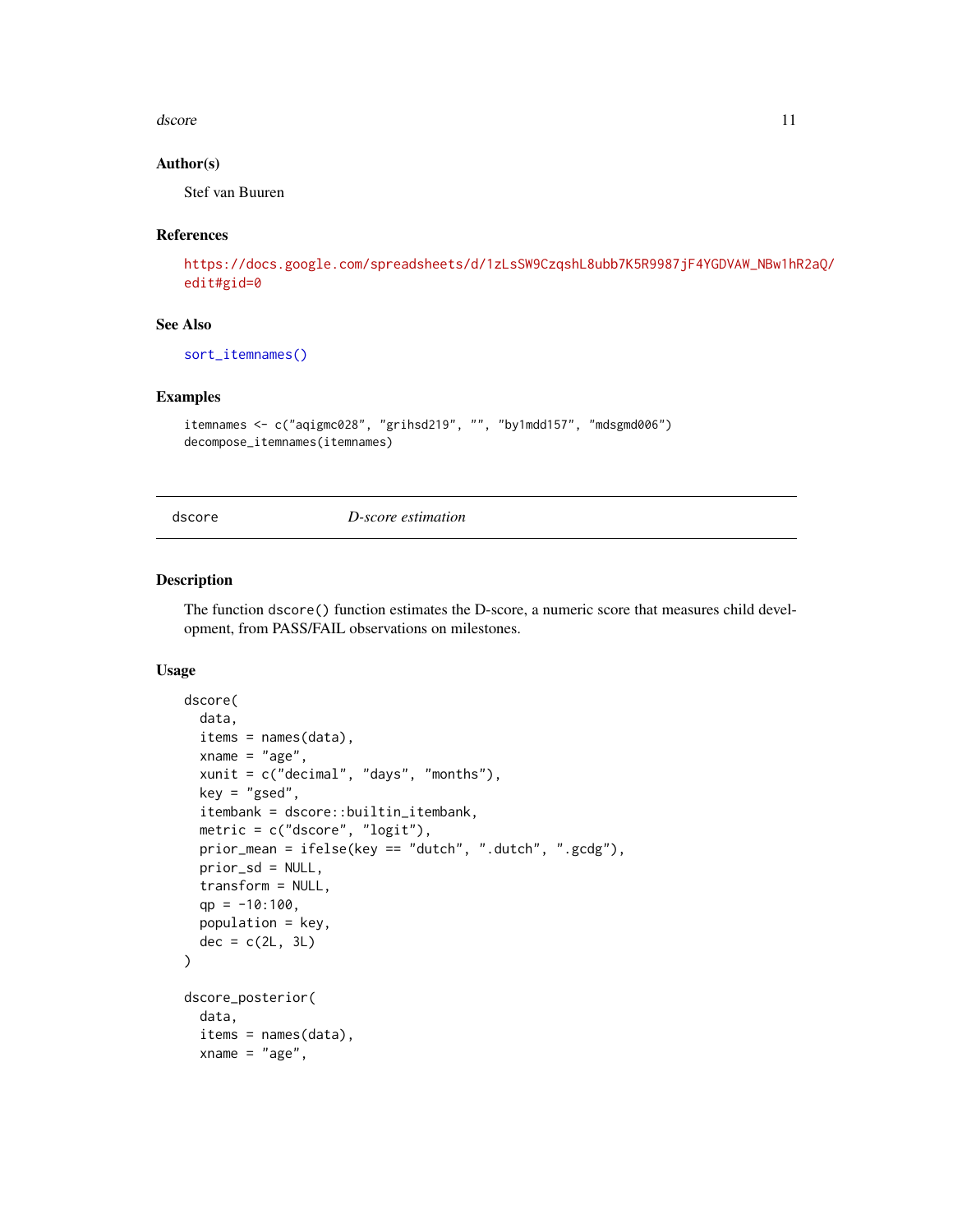#### 12 dscore

```
xunit = c("decimal", "days", "months"),
 key = "gsed",
  itembank = dscore::builtin_itembank,
 metric = c("dscore", "logit"),
 prior_mean = ifelse(key == "dutch", ".dutch", ".gcdg"),
 prior_sd = NULL,
 transform = NULL,
 qp = -10:100,population = key,
 dec = c(2L, 3L)\mathcal{L}
```
# Arguments

| data       | A data frame with the data. A row collects all observations made on a child<br>on a set of milestones administered at a given age. The function calculates a D-<br>score for each row. Different rows correspond to different children or different<br>ages.                                                                                                                                                                                         |  |  |
|------------|------------------------------------------------------------------------------------------------------------------------------------------------------------------------------------------------------------------------------------------------------------------------------------------------------------------------------------------------------------------------------------------------------------------------------------------------------|--|--|
| items      | A character vector containing names of items to be included into the D-score<br>calculation. Milestone scores are coded numerically as $1$ (pass) and $\theta$ (fail). By<br>default, D-score calculation is done on all items found in the data that have a<br>difficulty parameter under the specified key.                                                                                                                                        |  |  |
| xname      | A string with the name of the age variable in data. The default is "age".                                                                                                                                                                                                                                                                                                                                                                            |  |  |
| xunit      | A string specifying the unit in which age is measured (either "decimal", "days"<br>or "months"). The default ("decimal") means decimal age in years.                                                                                                                                                                                                                                                                                                 |  |  |
| key        | A string that sets the key, the set of difficulty estimates from a fitted Rasch<br>model. The built-in keys are: "gsed" (default), "gcdg", and "dutch". Use key<br>= "" to use all item names, which should only be done if there are no duplicate<br>itemnames.                                                                                                                                                                                     |  |  |
| itembank   | A data. frame with columns key, item, tau, instrument, domain, mode, number<br>and label. Only columns item and tau are required. The function uses dscore::builtin_itembank<br>by default.                                                                                                                                                                                                                                                          |  |  |
| metric     | A string, either "dscore" (default) or "logit", signalling the metric in which<br>ability is estimated.                                                                                                                                                                                                                                                                                                                                              |  |  |
| prior_mean | A string specifying a column name in data with the mean of the prior for the<br>D-score calculation. The default depends on the key. If key == "dutch" then<br>prior_mean = "dutch", else it is ".gcdg". These settings calculate an age-<br>dependent prior mean internally according to function dscore::: count_mu_gcdg().<br>The choice prior_mean = ".dutch" calculates prior_mean from the Count model<br>coded in dscore:::count_mu_dutch()). |  |  |
| prior_sd   | A string specifying a column name in data with the standard deviation of the<br>prior for the D-score calculation. If not specified, the standard deviation is taken<br>as $5$ .                                                                                                                                                                                                                                                                     |  |  |
| transform  | Vector of length 2, signalling the intercept and slope respectively of the linear<br>transform that converts an observation in the logit scale to the the D-score scale.<br>Only needed if metric == "logit".                                                                                                                                                                                                                                        |  |  |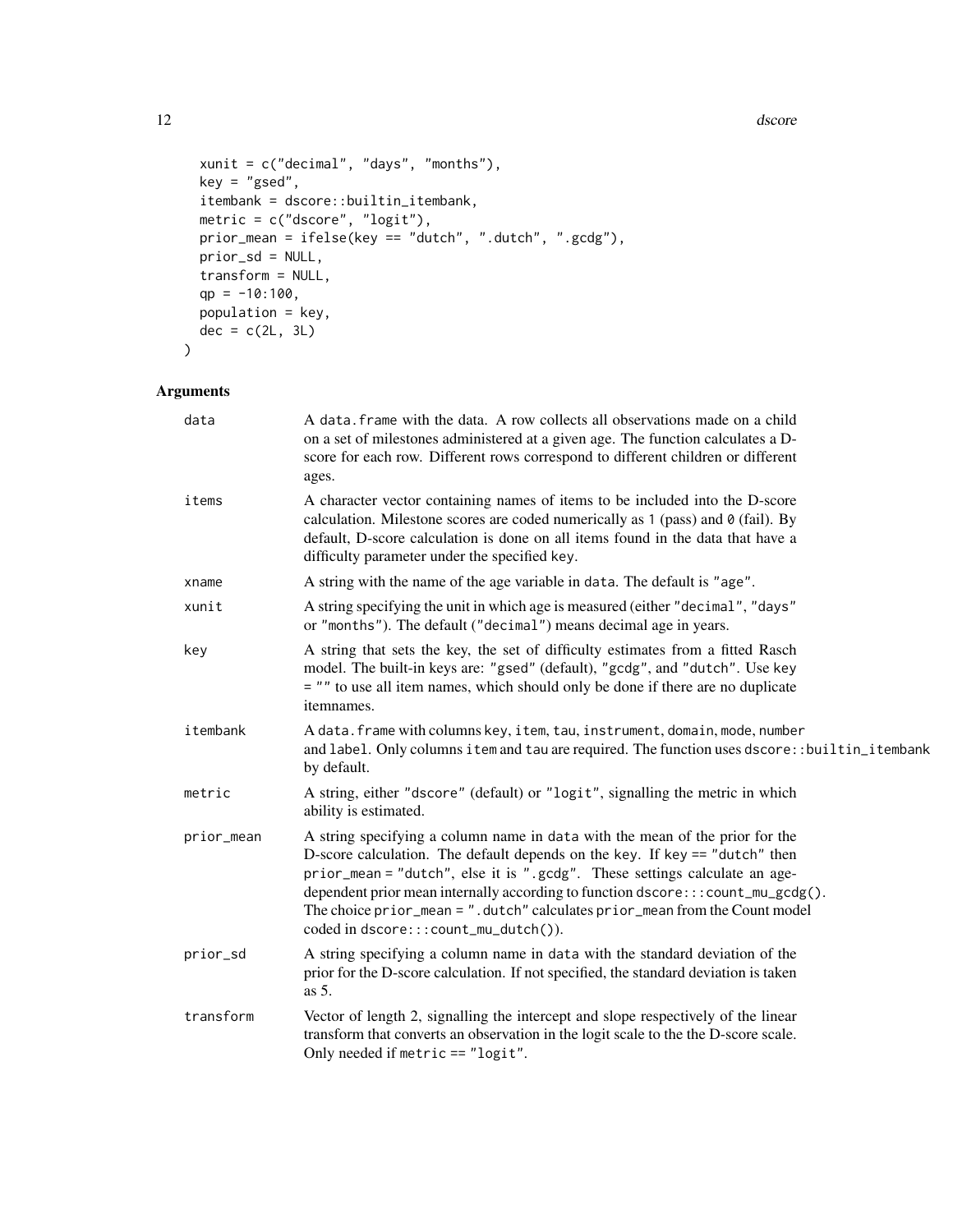#### <span id="page-12-0"></span>dscore the contract of the contract of the contract of the contract of the contract of the contract of the contract of the contract of the contract of the contract of the contract of the contract of the contract of the con

| qp         | Numeric vector of equally spaced quadrature points. This vector should span<br>the range of all D-score values. The default (qp = $-10:100$ ) is suitable for age<br>range 0-4 years. |
|------------|---------------------------------------------------------------------------------------------------------------------------------------------------------------------------------------|
| population | A string describing the population. Currently supported are "dutch" and "gcdg"<br>(default).                                                                                          |
| dec        | A vector of two integers specifying the number of decimals for rounding the<br>D-score and DAZ, respectively. The default is dec = $c(2L, 3L)$ .                                      |

#### Details

The algorithm is based on the method by Bock and Mislevy (1982). The method uses Bayes rule to update a prior ability into a posterior ability.

The item names should correspond to the "gsed" lexicon.

The built-in itembank (object [builtin\\_itembank\(\)](#page-3-1)) supports keys "gsed" (default), "gcdg" and "dutch". A key is defined by the set of estimated item difficulties.

| Key     |        |         |    | Model Quadrature Instruments Direct/Caregiver Reference |                       |
|---------|--------|---------|----|---------------------------------------------------------|-----------------------|
| "dutch" | 75 O   | -10:80  |    | direct                                                  | Van Buuren, 2014/2020 |
| "gcdg"  | 565 18 | -10:100 | 14 | direct                                                  | Weber, 2019           |
| "gsed"  | 807 17 | -10:100 | 20 | mixed                                                   | GSED Team, 2019       |

As a general rule, one should only compare D-scores that are calculated using the same key and the same set of quadrature points. For calculating D-scores on new data, the advice is to use the most general key, "gsed".

The default starting prior is a mean calculated from a so-called "Count model" that describes mean D-score as a function of age. The Count models are stored as internal functions dscore:::count\_mu\_gcdg() (default) and dscore:::count\_mu\_dutch(). The spread of the starting prior is 5 D-score points around this mean D-score, which corresponds to approximately twice the normal spread of child of a given age. The starting prior is thus somewhat informative for low numbers of valid items, and unformative for large number of items (say >10 items).

# Value

The dscore() function returns a data. frame with nrow(data) rows and the following columns:

#### Name Label

- a Decimal age
- n Number of items with valid (0/1) data
- p Percentage of passed milestones
- d Ability estimate, mean of posterior
- sem Standard error of measurement, standard deviation of the posterior
- daz D-score corrected for age, calculated in Z-scale

The dscore\_posterior() function returns a numeric matrix with nrow(data) rows and length(qp) columns with the density at each quadrature point. The vector represents the full posterior ability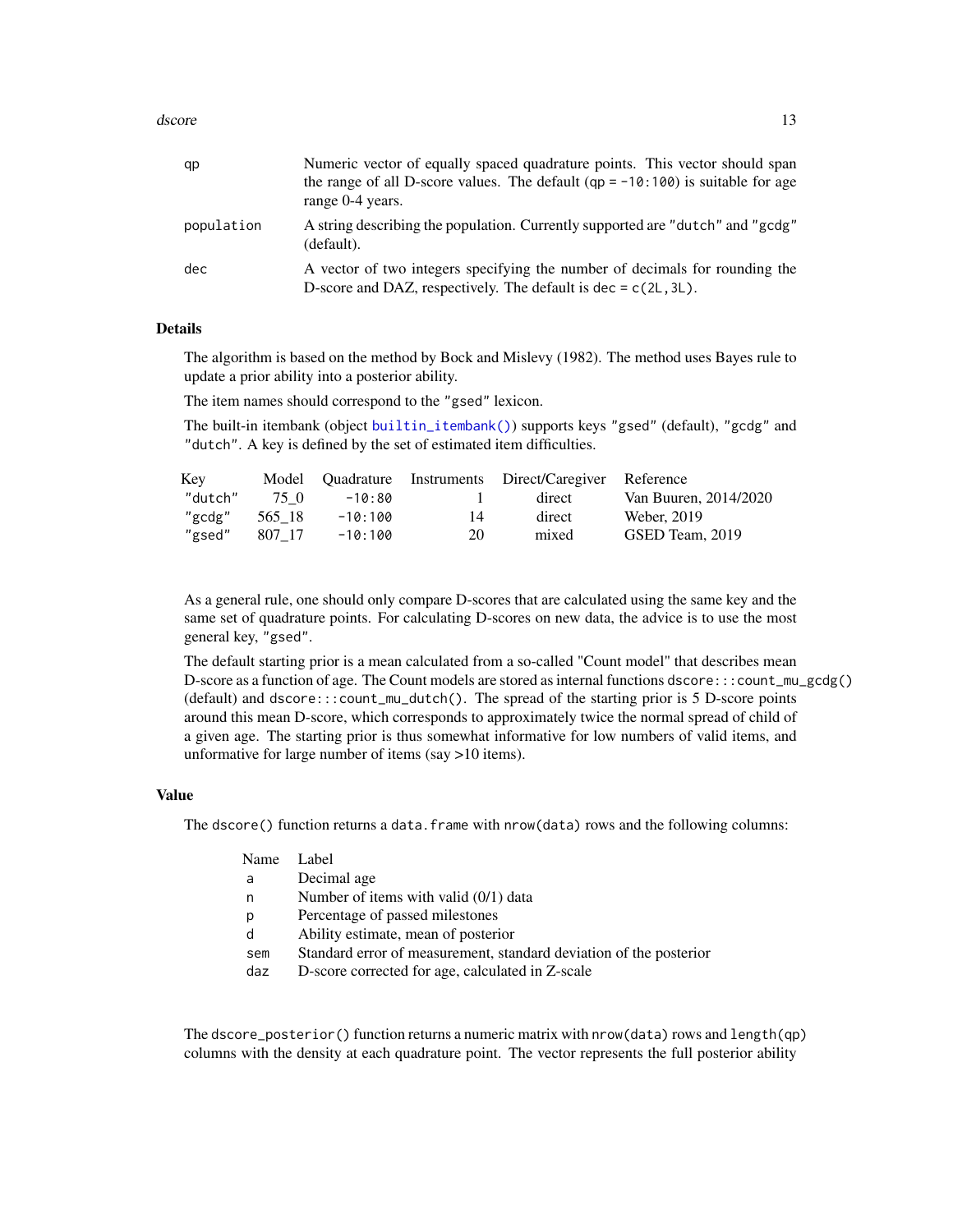<span id="page-13-0"></span>distribution. If no valid responses were obtained, dscore\_posterior() returns the prior.

#### Author(s)

Stef van Buuren, Iris Eekhout, Arjan Huizing (2020)

#### References

Bock DD, Mislevy RJ (1982). Adaptive EAP Estimation of Ability in a Microcomputer Environment. Applied Psychological Measurement, 6(4), 431-444.

Van Buuren S (2014). Growth charts of human development. Stat Methods Med Res, 23(4), 346- 368. [pdf](https://stefvanbuuren.name/publications/2014%20Growth%20charts%20for%20development%20-%20SMMR.pdf)

Van Buuren S, Dusseldorp E, Doove B (2017). D-scores and references for ages 2-4 years. The Netherlands. In preparation, 2017-11-27.

Weber AM, Rubio-Codina M, Walker SP, van Buuren S, Eekhout I, Grantham-McGregor S, Caridad Araujo M, Chang SM, Fernald LCH, Hamadani JD, Hanlon A, Karam SM, Lozoff B, Ratsifandrihamanana L, Richter L, Black MM (2019). The D-score: a metric for interpreting the early development of infants and toddlers across global settings. BMJ Global Health, BMJ Global Health 4: e001724. [pdf.](https://gh.bmj.com/content/bmjgh/4/6/e001724.full.pdf)

# See Also

[get\\_tau\(\)](#page-19-1), [builtin\\_itembank\(\)](#page-3-1), [posterior\(\)](#page-21-1), [builtin\\_references\(\)](#page-4-2)

#### Examples

```
data <- data.frame(
  age = rep(round(21 / 365.25, 4), 10),
  ddifmd001 = c(NA, NA, 0, 0, 0, 1, 0, 1, 1, 1),
  ddicmm029 = c(NA, NA, NA, 0, 1, 0, 1, 0, 1, 1),
  ddigmd053 = c(NA, 0, 0, 1, 0, 0, 1, 1, 0, 1)
)
items \leq names(data)[2:4]
# third item is not part of default key
get_tau(items)
# calculate D-score
dscore(data)
# calculate full posterior
p <- dscore_posterior(data)
# plot posterior for row 7
plot(x = -10:100, y = p[7,], type = "1", xlab = "D-score",ylab = "Density", xlim = c(0, 30))
```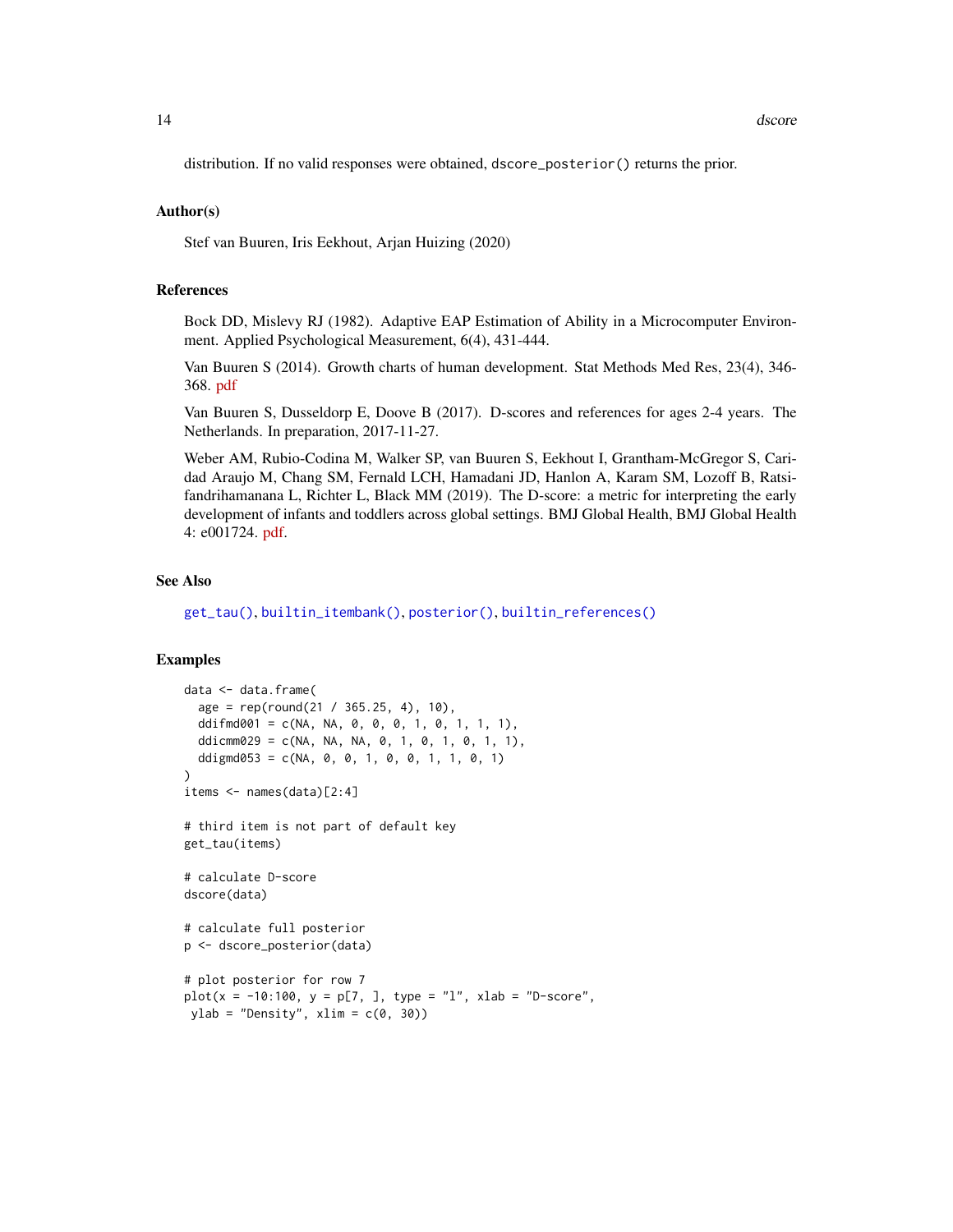<span id="page-14-1"></span><span id="page-14-0"></span>get\_age\_equivalent *Get age equivalents of items that have a difficulty estimate*

# Description

This function calculates the ages at which a certain percent in the reference population passes the items.

# Usage

```
get_age_equivalent(
  items,
 pct = c(10, 50, 90),
 key = "gsed",
  itembank = dscore::builtin_itembank,
 population = key,
 xunit = c("decimal", "days", "months")
)
```
# Arguments

| items      | A character vector containing names of items to be included into the D-score<br>calculation. Milestone scores are coded numerically as 1 (pass) and $\theta$ (fail). By<br>default, D-score calculation is done on all items found in the data that have a<br>difficulty parameter under the specified key. |  |
|------------|-------------------------------------------------------------------------------------------------------------------------------------------------------------------------------------------------------------------------------------------------------------------------------------------------------------|--|
| pct        | Numeric vector with requested percentiles (0-100). The default is pct = $c(10, 50, 90)$ .                                                                                                                                                                                                                   |  |
| key        | A string that sets the key, the set of difficulty estimates from a fitted Rasch<br>model. The built-in keys are: "gsed" (default), "gcdg", and "dutch".                                                                                                                                                     |  |
| itembank   | A data frame with columns named key, item and tau. The function uses<br>dscore::builtin_itembank by default.                                                                                                                                                                                                |  |
| population | A string describing the population. Currently supported are "dutch" and "gcdg"<br>(default).                                                                                                                                                                                                                |  |
| xunit      | A string specifying the unit in which age is measured (either "decimal", "days"<br>or "months"). The default ("decimal") means decimal age in years.                                                                                                                                                        |  |

# Value

Tibble with four columns: item, d (*D*-score), pct (percentile), and a (age-equivalent, in xunit units).

# Examples

```
get_age_equivalent(c("ddicmm030", "ddicmm050"), key = "dutch")
```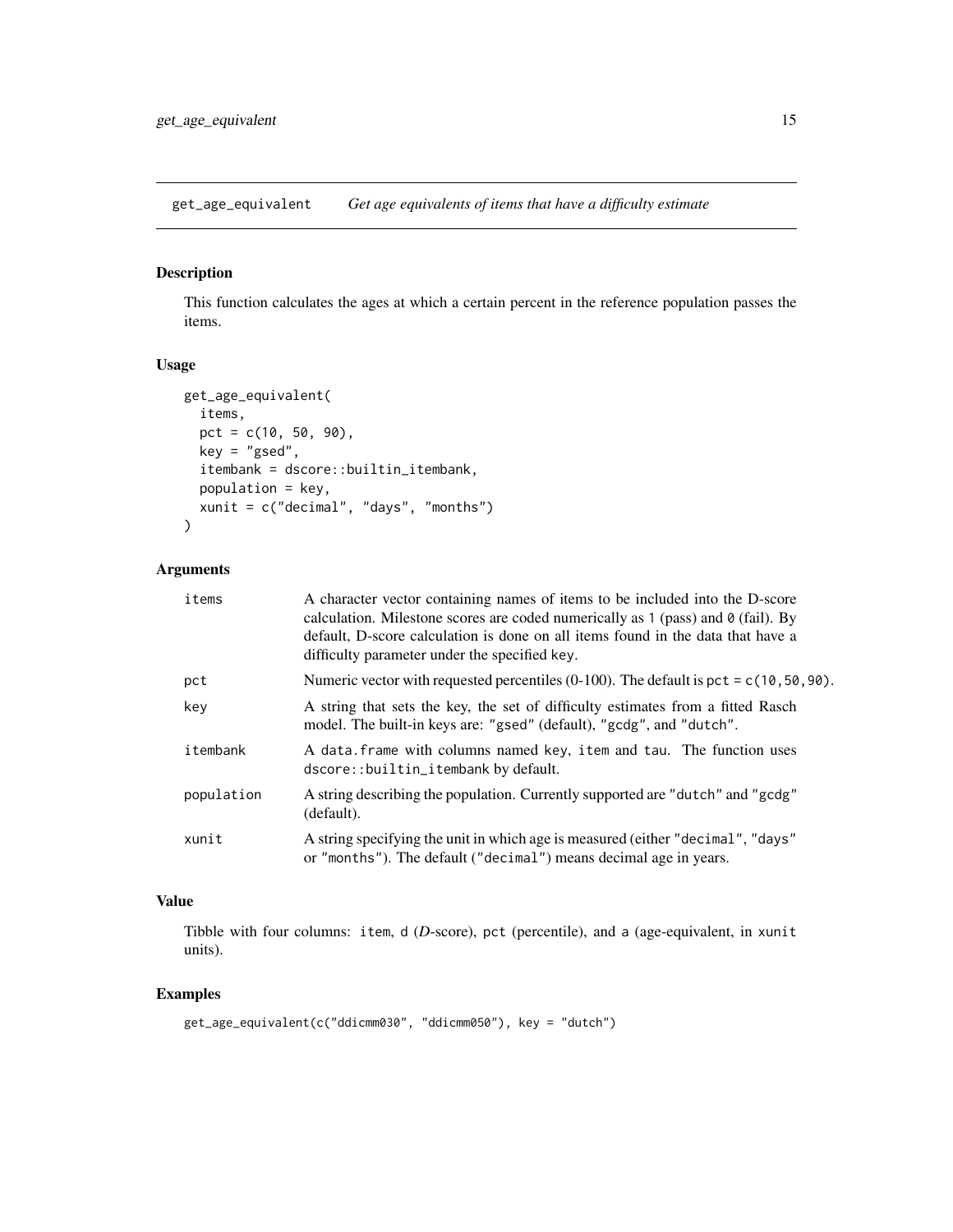<span id="page-15-1"></span><span id="page-15-0"></span>

# Description

The get\_itemnames() function matches names against the 9-code template. This is useful for quickly selecting names of items from a larger set of names.

# Usage

```
get_itemnames(
  x,
  instrument = NULL,
  domain = NULL,
 mode = NULL,
 number = NULL,
  strict = FALSE,
  itemtable = NULL
)
```
# Arguments

| $\mathsf{x}$ | A character vector, data. frame or an object of class lean. If not specified, the<br>function will return all item names in itemtable.    |
|--------------|-------------------------------------------------------------------------------------------------------------------------------------------|
| instrument   | A character vector with 3-position codes of instruments that should match. The<br>$default$ instrument = NULL allows for all instruments. |
| domain       | A character vector with 2-position codes of domains that should match. The<br>$default$ instrument = NULL allows for all domains.         |
| mode         | A character vector with 1-position codes of the mode of administration. The<br>$default mode = NULL allows for all modes.$                |
| number       | A numeric or character vector with item numbers. The default number = NULL<br>allows for all numbers.                                     |
| strict       | A logical specifying whether the resulting item names must conform to one of<br>the built-in names. The default is $strict = FALSE$ .     |
| itemtable    | A data. frame set up according to the same structure as builtin_itemtable().<br>If not specified, the builtin_itemtable is used.          |

# Details

The gsed-naming convention is as follows. Position 1-3 codes the instrument, position 4-5 codes the domain, position 6 codes direct/caregiver/message, positions 7-9 is a item sequence number.

# Value

A vector with names of items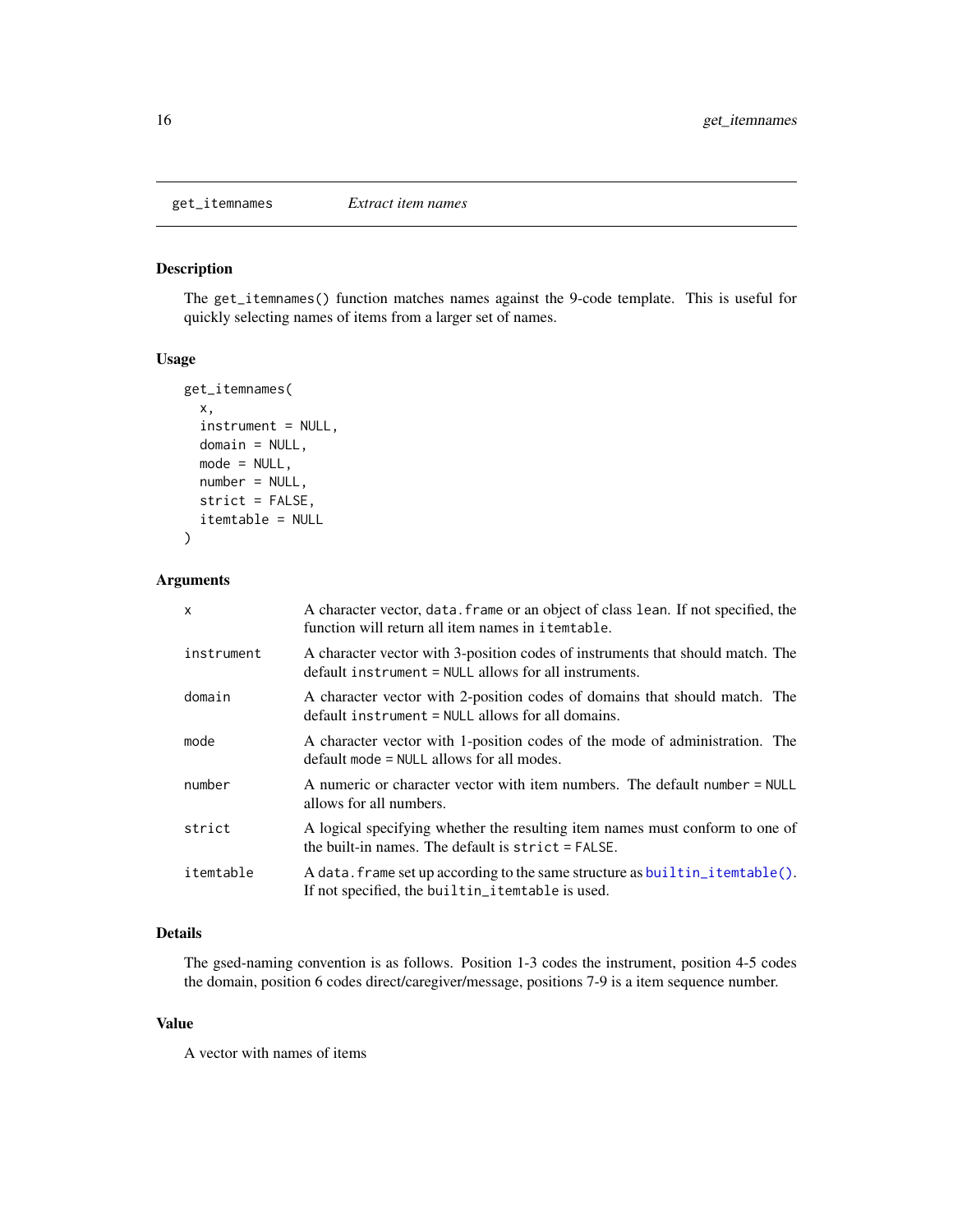<span id="page-16-0"></span>get\_itemtable 17

#### Author(s)

Stef van Buuren 2020

#### See Also

[sort\\_itemnames\(\)](#page-23-2)

#### Examples

```
itemnames <- c("aqigmc028", "grihsd219", "", "age", "mdsgmd999")
# filter out impossible names
get_itemnames(itemnames)
get_itemnames(itemnames, strict = TRUE)
# only items from specific instruments
get_itemnames(itemnames, instrument = c("aqi", "mds"))
get_itemnames(itemnames, instrument = c("aqi", "mds"), strict = TRUE)
# get all items from the se domain of iyo instrument
get_itemnames(domain = "se", instrument = "iyo")
# get all item from the se domain with direct assessment mode
get_itemnames(domain = "se", mode = "d")
# get all item numbers 70 and 73 from gm domain
get\_itemnames(number = c(70, 73), domain = "gm")
```
<span id="page-16-1"></span>get\_itemtable *Get a subset of items from the itemtable*

#### Description

The builtin\_itemtable object in the dscore package contains basic meta-information about items: a name, the equate group, and the item label. The get\_itemtable() function returns a subset of items in the itemtable.

#### Usage

```
get_itemtable(items = NULL, itemtable = NULL, decompose = FALSE)
```
#### **Arguments**

| items     | A logical or character vector of item names to return. The default (NULL) returns<br>all items.                                                                                                                                |
|-----------|--------------------------------------------------------------------------------------------------------------------------------------------------------------------------------------------------------------------------------|
| itemtable | A data. frame set up according to the same structure as builtin itemtable().<br>If not specified, the builtin_itemtable is used. If itemtable = $"$ , then a dy-<br>namic item table is created from any specified item names. |
| decompose | If TRUE, the function adds four columns: instrument, domain, mode and number.                                                                                                                                                  |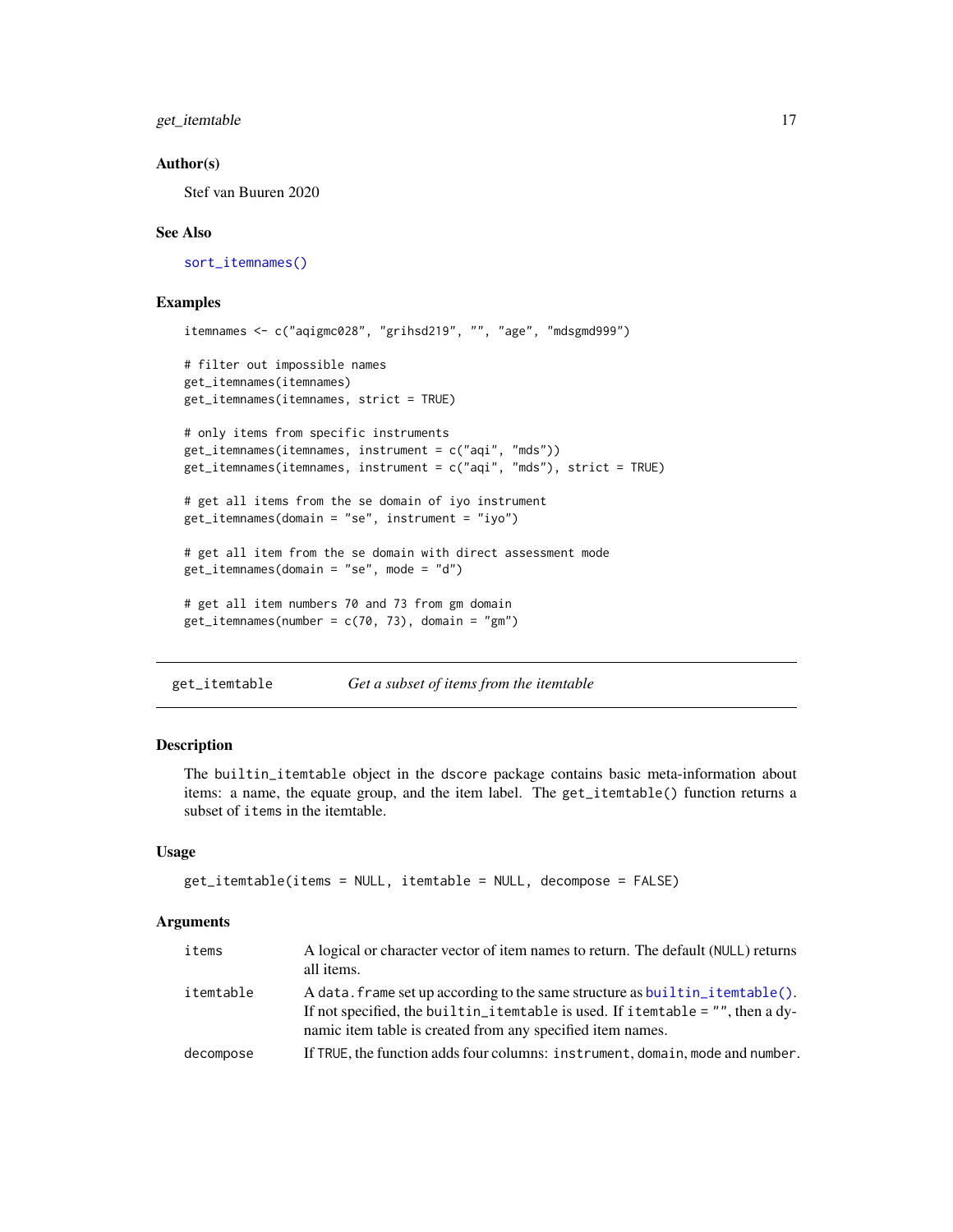# Value

A data.frame with seven columns.

# See Also

[get\\_labels\(\)](#page-17-1), [get\\_itemnames\(\)](#page-15-1)

# Examples

```
head(get_itemtable(), 3)
get_itemtable(LETTERS[1:3], "")
```
<span id="page-17-1"></span>get\_labels *Get labels for items*

# Description

The get\_labels() function obtains the item labels for a specified set of items.

# Usage

get\_labels(items = NULL, trim = NULL, itemtable = NULL)

# Arguments

| items     | A character vector of item names to return. The default (NULL) returns the labels<br>of all items.                               |
|-----------|----------------------------------------------------------------------------------------------------------------------------------|
| trim      | The maximum number of characters in the label. The default trim = NULL does<br>not trim labels.                                  |
| itemtable | A data. frame set up according to the same structure as builtin_itemtable().<br>If not specified, the builtin_itemtable is used. |

# Value

A named character vector with item labels.

#### See Also

[builtin\\_itemtable\(\)](#page-4-1), [get\\_itemnames\(\)](#page-15-1)

# Examples

```
# get labels of first two Macarthur items
get_labels(get_itemnames(instrument = "mac", number = 1:2), trim = 40)
```
<span id="page-17-0"></span>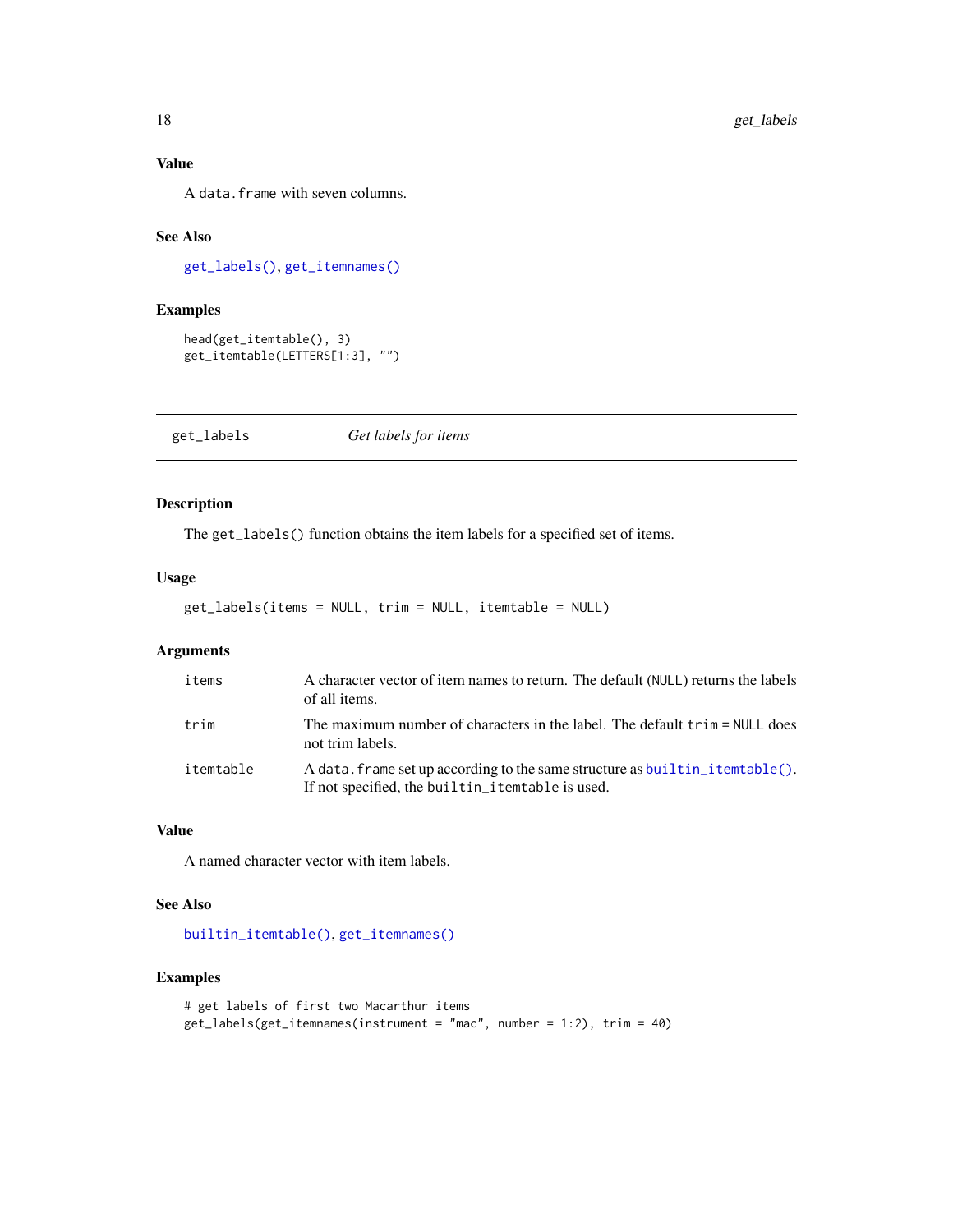<span id="page-18-1"></span><span id="page-18-0"></span>get\_reference *Get D-score reference*

# Description

The get\_reference() function selects the D-score reference distribution.

#### Usage

get\_reference(population = "gcdg", references = dscore::builtin\_references)

#### Arguments

| population | A string describing the population. Currently supported are "dutch" and "gcdg"<br>(default).              |
|------------|-----------------------------------------------------------------------------------------------------------|
| references | A data, frame with the same structure as builtin references. The default is<br>to use builtin references. |

# Value

A data.frame with the LMS reference values.

#### Note

No references for population "gsed" exist. The function will silently rewrite population = "gsed" into to the population = "gsed".

The "dutch" reference was published in Van Buuren (2014)

The "gcdg" was calculated from 15 cohorts with direct observations (Weber, 2019).

#### References

Van Buuren S (2014). Growth charts of human development. Stat Methods Med Res, 23(4), 346- 368.

Weber AM, Rubio-Codina M, Walker SP, van Buuren S, Eekhout I, Grantham-McGregor S, Caridad Araujo M, Chang SM, Fernald LCH, Hamadani JD, Hanlon A, Karam SM, Lozoff B, Ratsifandrihamanana L, Richter L, Black MM (2019). The D-score: a metric for interpreting the early development of infants and toddlers across global settings. BMJ Global Health, BMJ Global Health 4: e001724. <https://gh.bmj.com/content/bmjgh/4/6/e001724.full.pdf>.

#### See Also

[builtin\\_references\(\)](#page-4-2)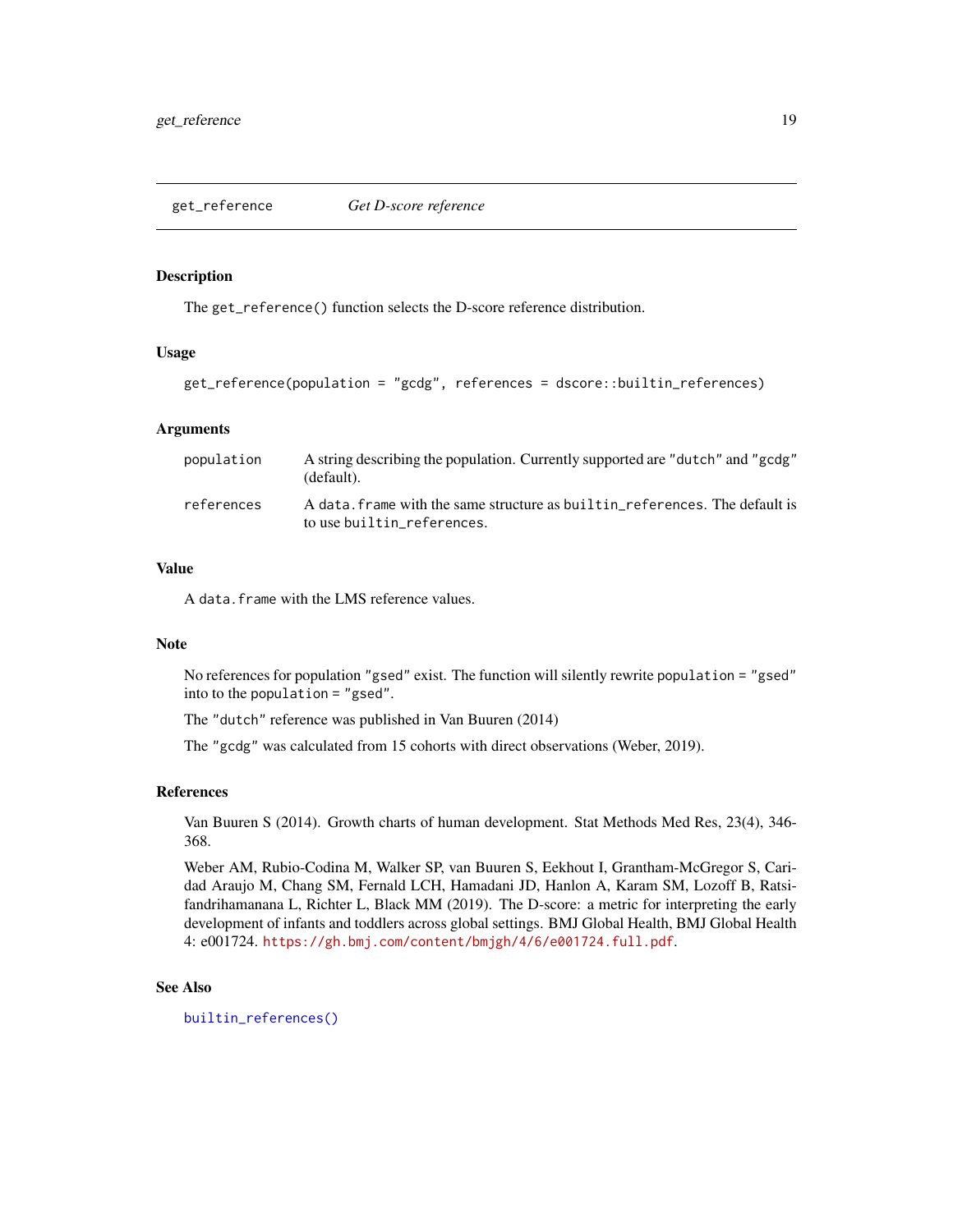<span id="page-19-1"></span><span id="page-19-0"></span>

# Description

Searches the item bank for matching items, and returns the difficulty estimates. Matching is done by item name. Comparisons are done in lower case.

# Usage

```
get_tau(items, key = "gsed", itembank = dscore::builtin_itembank)
```
# Arguments

| items    | A character vector containing names of items to be included into the D-score<br>calculation. Milestone scores are coded numerically as $1$ (pass) and $\theta$ (fail). By<br>default, D-score calculation is done on all items found in the data that have a<br>difficulty parameter under the specified key. |
|----------|---------------------------------------------------------------------------------------------------------------------------------------------------------------------------------------------------------------------------------------------------------------------------------------------------------------|
| key      | A string that sets the key, the set of difficulty estimates from a fitted Rasch<br>model. The built-in keys are: "gsed" (default), "gcdg", and "dutch". Use key<br>= "" to use all item names, which should only be done if there are no duplicate<br>itemnames.                                              |
| itembank | A data. frame with columns key, item, tau, instrument, domain, mode, number<br>and label. Only columns item and tau are required. The function uses dscore::builtin_itembank<br>by default.                                                                                                                   |

# Value

A named vector with the difficulty estimate per item with length(items) elements.

# Author(s)

Stef van Buuren 2020

# See Also

[builtin\\_itembank\(\)](#page-3-1), [dscore\(\)](#page-10-1)

# Examples

```
# difficulty levels in the GHAP lexicon
get_tau(items = c("ddifmd001", "DDigmd052", "xyz"))
```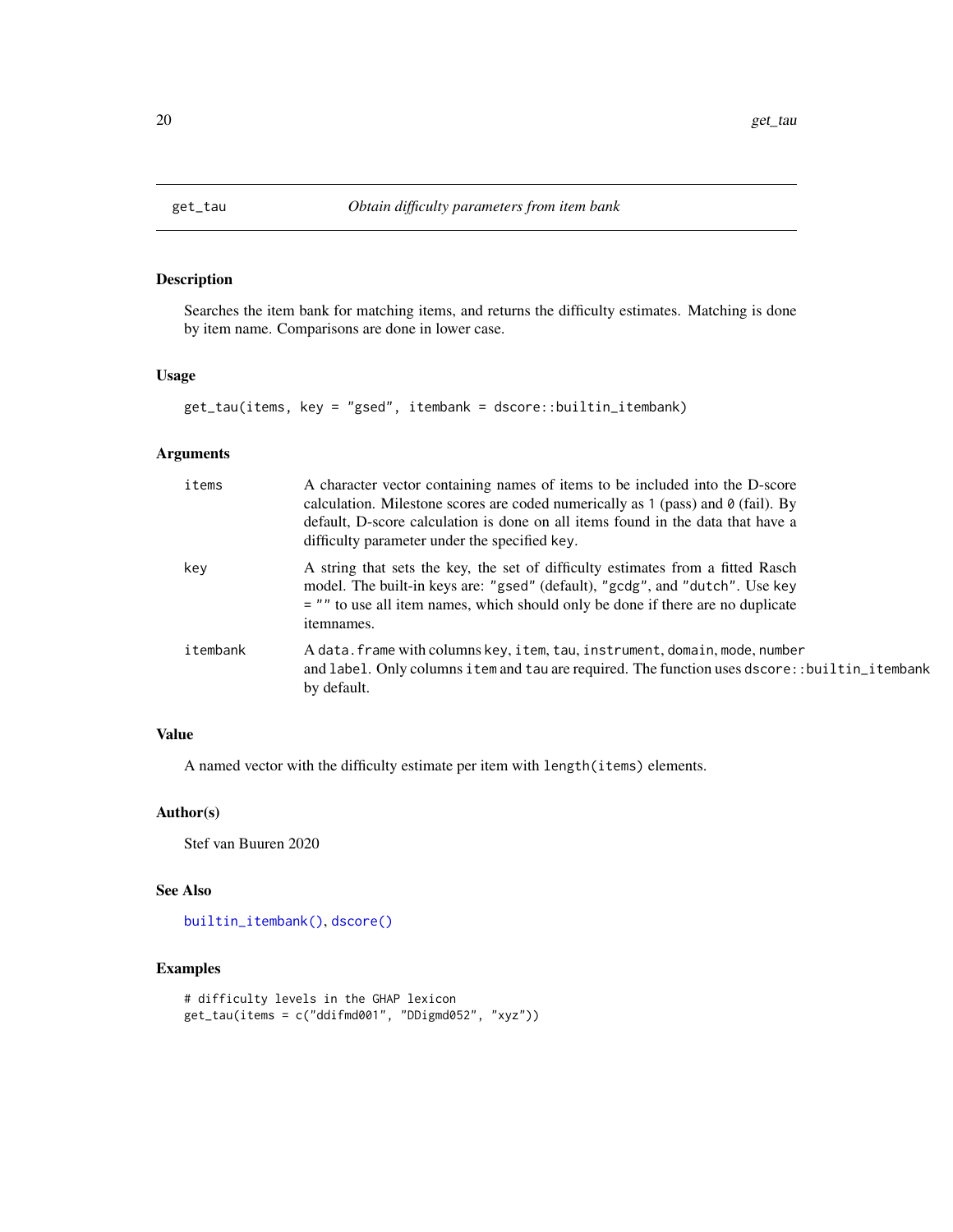<span id="page-20-1"></span><span id="page-20-0"></span>

# Description

A demo dataset with developmental scores at the item level for a set of 27 preterm children.

# Usage

milestones

# Format

A data.frame with 100 rows and 62 variables:

| Name      | Label                                       |
|-----------|---------------------------------------------|
| id        | Integer, child ID                           |
| agedays   | Integer, age in days                        |
| age       | Numeric, decimal age in years               |
| sex       | Character, "male", "female"                 |
| gagebrth  | Integer, gestational age in days            |
| ddifmd001 | Integer, Fixates eyes: $1 = yes$ , $0 = no$ |
|           | and so on                                   |
|           |                                             |

## See Also

[dscore\(\)](#page-10-1)

# Examples

head(milestones)

normalize *Normalize distribution*

# Description

Normalizes the distribution so that the total mass equals 1.

# Usage

normalize(d, qp)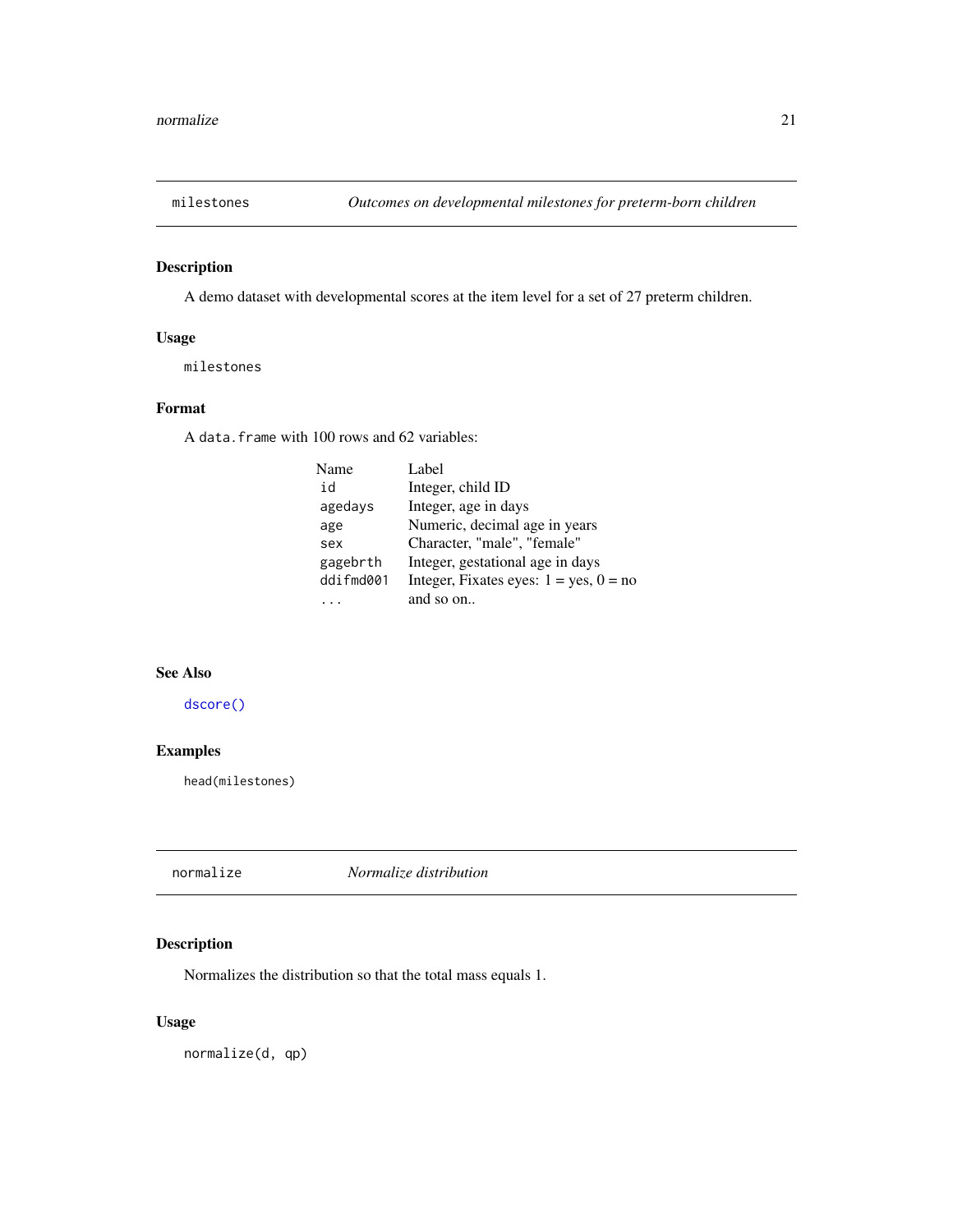# <span id="page-21-0"></span>Arguments

| -d | A vector with length (qp) elements representing the unscaled density at each<br>quadrature point. |
|----|---------------------------------------------------------------------------------------------------|
| gp | Vector of equally spaced quadrature points.                                                       |

# Value

A vector of length(d) elements with the prior density estimate at each quadature point.

#### Note

: Internal function

# Examples

```
dscore:::normalize(c(5, 10, 5), qp = c(0, 1, 2))
```

```
sum(dscore:::normalize(rnorm(5), qp = 1:5))
```
<span id="page-21-1"></span>posterior *Calculate posterior for one item given score, difficulty and prior*

#### Description

Calculate posterior for one item given score, difficulty and prior

#### Usage

```
posterior(score, tau, prior, qp)
```
# Arguments

| score | Integer, either $0$ (fail) and $1$ (pass)      |
|-------|------------------------------------------------|
| tau   | Numeric, difficulty parameter                  |
| prior | Vector of prior values on quadrature points qp |
| qp    | vector of equally spaced quadrature points     |

# Details

This function assumes that the difficulties have been estimated by a binary Rasch model (e.g. by [sirt::rasch.pairwise.itemcluster\(\)](#page-0-0)).

# Value

A vector of length length(prior)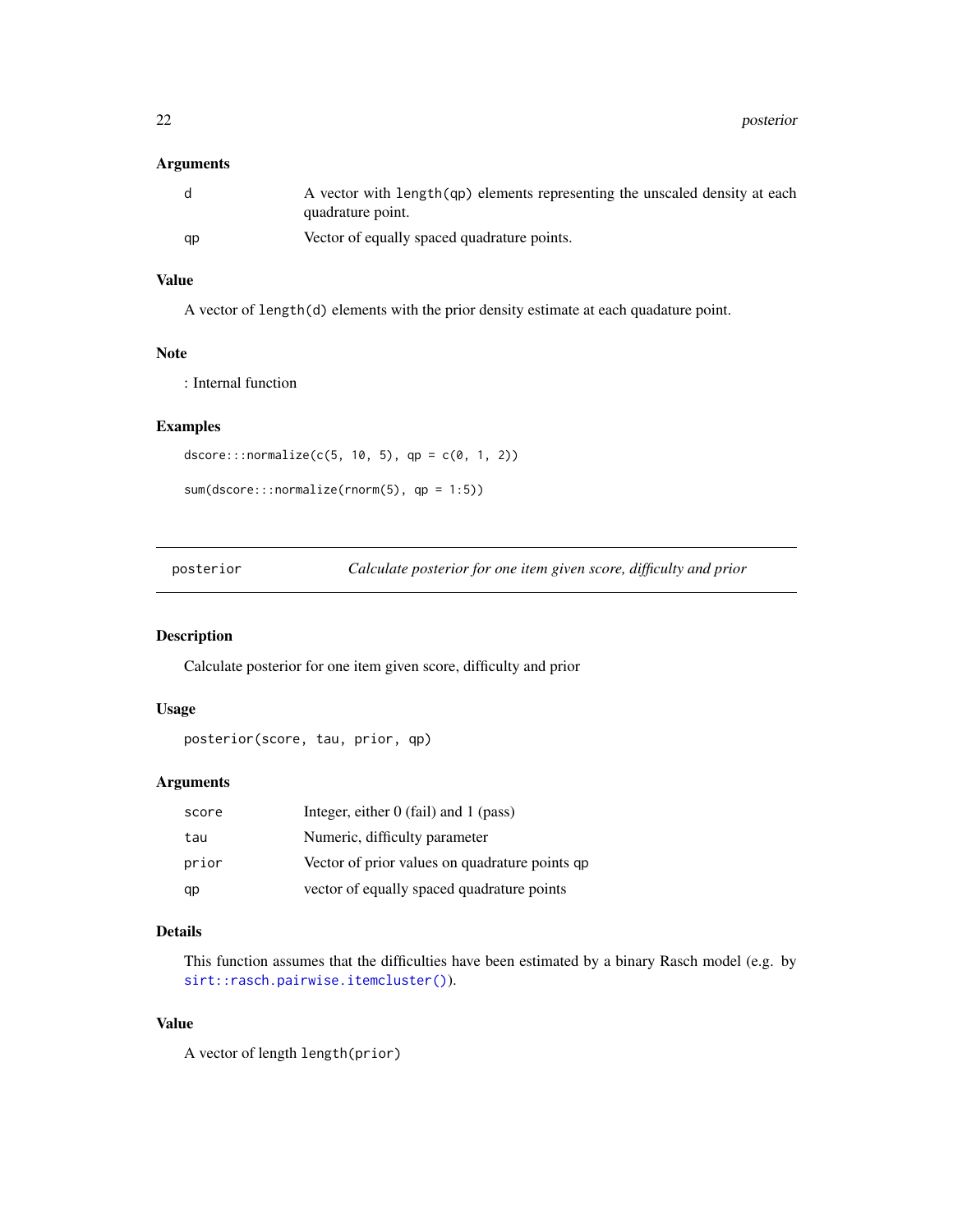<span id="page-22-0"></span>rename\_gcdg\_gsed 23

# Note

: Internal function

# Author(s)

Stef van Buuren, Arjan Huizing, 2020

### See Also

[dscore\(\)](#page-10-1), [sirt::rasch.pairwise.itemcluster\(\)](#page-0-0)

<span id="page-22-1"></span>rename\_gcdg\_gsed *Rename items from gcdg into gsed lexicon*

#### Description

Function rename\_gcdg\_gsed() translates item names in the gcdg lexicon to item names in the gsed lexicon.

#### Usage

rename\_gcdg\_gsed(x, copy = TRUE)

#### **Arguments**

|      | A character vector containing item names in the godg lexicon              |
|------|---------------------------------------------------------------------------|
| CODV | A logical indicating whether any unmatches names should be copied (copy = |
|      | TRUE) or set to an empty string.                                          |

#### Details

The gsed-naming convention is as follows. Position 1-3 codes the instrument, position 4-5 codes the domain, position 6 codes direct/caregiver/message, positions 7-9 is a item sequence number.

The function currently support ASQ-I (aqi), Barrera-Moncade (bar), Batelle (bat), Bayley I (by1), Bayley II (by2), Bayley III (by3), Dutch Development Instrument (ddi), Denver (den), Griffith (gri), MacArthur (mac), WHO milestones (mds), Mullen (mul), pegboard (peg), South African Griffith (sgr), Stanford Binet (sbi), Tepsi (tep), Vineland (vin).

In cases where the domain of the items isn't clear (vin, bar), the domain is coded as 'xx'.

#### Value

A character vector of length length(x) with gcdg item names replaced by gsed item name.

#### Author(s)

Iris Eekhout, Stef van Buuren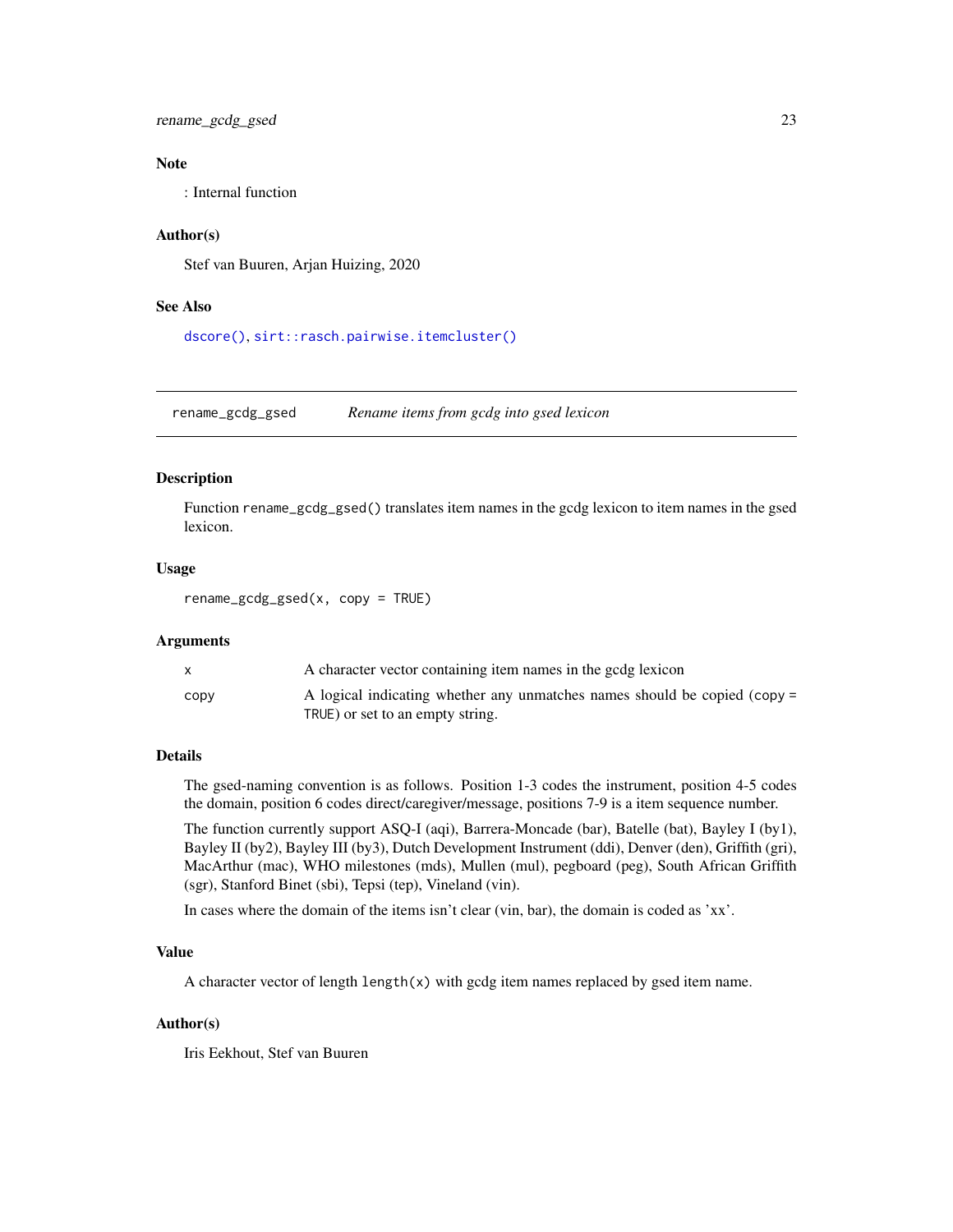# References

```
https://docs.google.com/spreadsheets/d/1zLsSW9CzqshL8ubb7K5R9987jF4YGDVAW_NBw1hR2aQ/
edit#gid=0
```
# Examples

```
from <-c("ag28", "gh2_19", "a14ps4", "b1m157", "mil6",
  "bm19", "a16fm4", "n22", "ag9", "gh6_5"
)
to <- rename_gcdg_gsed(from, copy = FALSE)
to
```
<span id="page-23-2"></span>sort\_itemnames *Sorts item names according to user-specified priority*

# <span id="page-23-1"></span>Description

This function sorts the item names according to instrument, domain, mode and number. The user can specify the sorting order.

#### Usage

```
sort\_itemnames(x, order = "idnm")
```

```
order\_itemnames(x, order = "idnm")
```
# Arguments

|       | A character vector containing item names (gsed lexicon)                            |
|-------|------------------------------------------------------------------------------------|
| order | A four-letter string specifying the sorting order. The four letters are: i for in- |
|       | strument, d for domain, m for mode and n for number. The default is "idnm".        |

#### Value

sort\_itemnames() return a character vector with length(x) sorted elements. order\_itemnames() return an integer vector of length length(x) with positions of the sorted elements.

# Author(s)

Stef van Buuren

#### See Also

[decompose\\_itemnames\(\)](#page-9-1)

<span id="page-23-0"></span>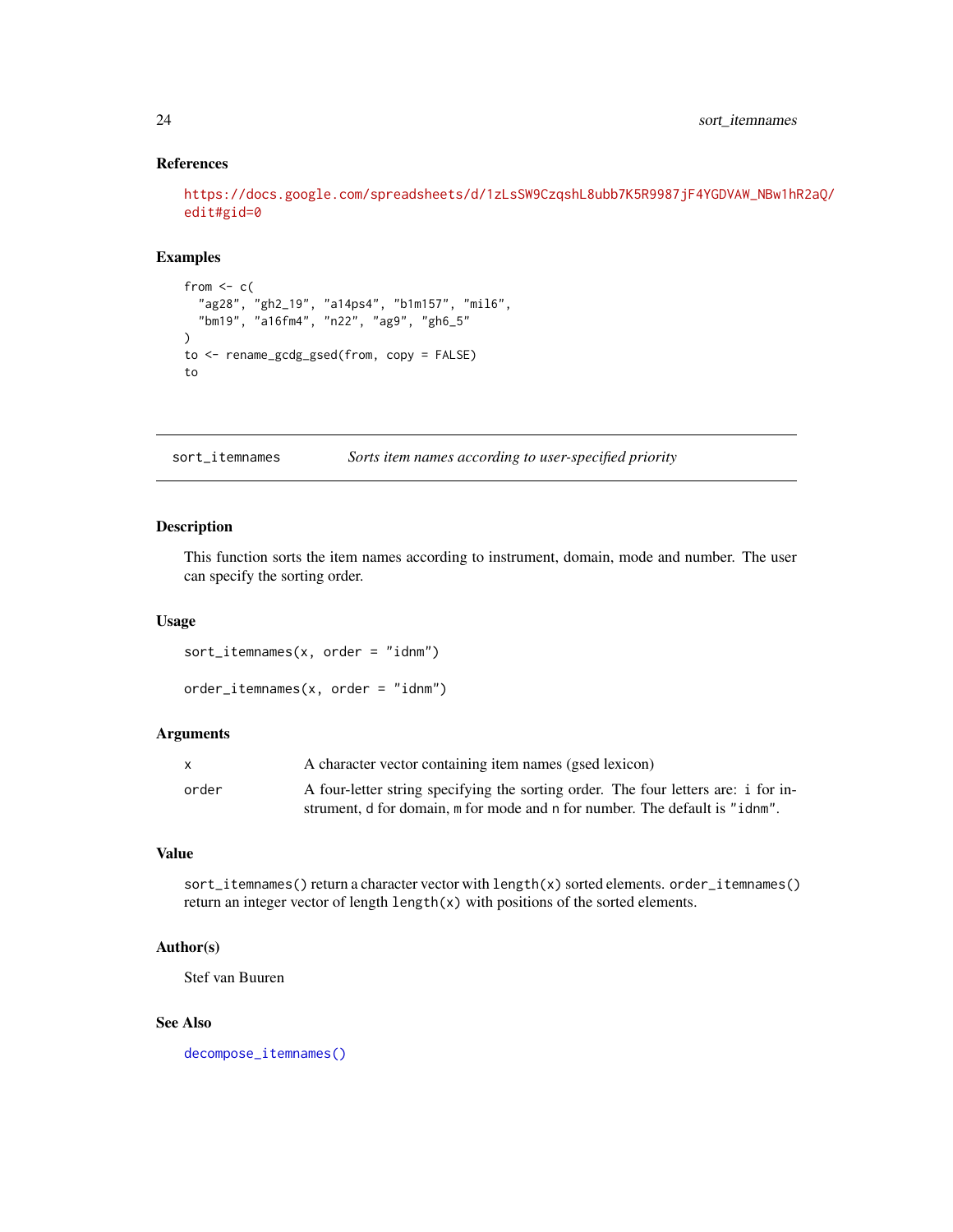# sort\_itemnames 25

# Examples

```
itemnames <- c("aqigmc028", "grihsd219", "", "by1mdd157", "mdsgmd006")
decompose_itemnames(itemnames)
```